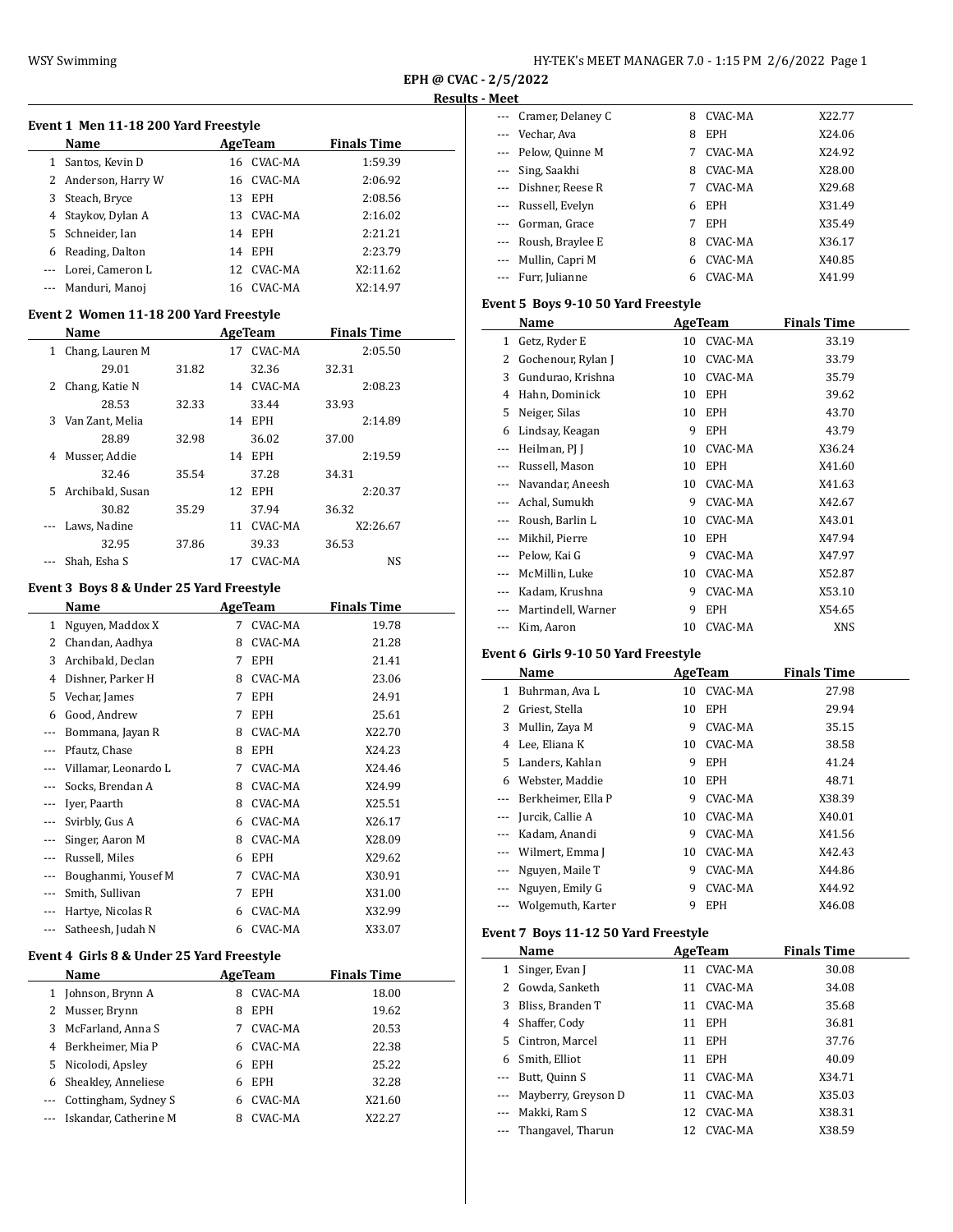| HY-TEK's MEET MANAGER 7.0 - 1:15 PM 2/6/2022 Page 2 |  |
|-----------------------------------------------------|--|
|-----------------------------------------------------|--|

## <u>ks - Meet</u>

|                        | (Event 7 Boys 11-12 50 Yard Freestyle) |    |                       |                    |
|------------------------|----------------------------------------|----|-----------------------|--------------------|
|                        | Name<br><b>Example 2.1 AgeTeam</b>     |    |                       | <b>Finals Time</b> |
|                        | --- Gruber, Austin                     |    | 12 EPH                | X40.69             |
|                        | --- Miguel, Sean                       | 12 | EPH                   | X44.53             |
|                        | --- Gupta, Shlok                       |    | 11 CVAC-MA            | XNS                |
|                        |                                        |    |                       |                    |
|                        | Event 8 Girls 11-12 50 Yard Freestyle  |    |                       |                    |
|                        | Name                                   |    | AgeTeam               | <b>Finals Time</b> |
|                        | 1 Nguyen, Sofie L                      |    | 12 CVAC-MA            | 29.12              |
|                        | 2 Archibald, Susan                     | 12 | EPH                   | 29.14              |
|                        | 3 Hahn, Sophia                         |    | 12 EPH                | 29.78              |
|                        | 4 Boland, Brooke M                     |    | 11 CVAC-MA            | 30.06              |
|                        | 5 Witmer, Maddie                       |    | 12 EPH                | 30.69              |
|                        | 6 Bender, Isabella R                   |    | 11 CVAC-MA            | 31.50              |
|                        | --- Bender, Rilee                      |    | 11 EPH                | X30.82             |
|                        | --- Van Zant, Maya                     |    | 11 EPH                | X32.61             |
|                        | --- Lindsay, Alexa                     |    | 12 EPH                | X32.77             |
|                        | --- Weaver, Reece                      |    | 12 EPH                | X32.97             |
|                        | --- Sweeney, Nicole                    |    | 12 CVAC-MA            | X33.89             |
|                        | --- Scheirer, Kayla                    |    | 11 EPH                | X36.42             |
|                        | --- Socks, Ainsley L                   |    | 11 CVAC-MA            | X37.23             |
|                        | --- Risser, Addison                    |    | 12 EPH                | X40.12             |
|                        | --- Symeonidis, Ava M                  |    | 11 CVAC-MA            | X40.34             |
|                        | --- Broadbent, Ellery C                |    | 11 CVAC-MA            | X40.61             |
|                        | --- Naveen, Druthi                     |    | 12 CVAC-MA            | <b>XNS</b>         |
|                        | Event 9 Boys 13-14 50 Yard Freestyle   |    |                       |                    |
|                        | Name                                   |    | AgeTeam               | <b>Finals Time</b> |
|                        | 1 Boland, Wyatt F                      |    | 13 CVAC-MA            | 24.20              |
|                        | 2 Simes, Camryn                        |    | 14 EPH                | 24.50              |
|                        | 3 Garber, Timmy J                      |    | 13 CVAC-MA            | 24.87              |
|                        | 4 Santos, Marco D                      |    | 13 CVAC-MA            | 26.25              |
|                        | 5 Schneider, Ian                       |    | 14 EPH                | 27.89              |
|                        | 6 Brooks, Isaiah                       |    | 14 EPH                | 28.02              |
|                        | --- LaForme, Graham H                  |    | 13 CVAC-MA            | X25.67             |
|                        | --- Pesavento, Will A                  |    | 13 CVAC-MA            | X26.23             |
|                        | --- Shea, Alastair                     |    | 13 EPH                | X32.19             |
| --- 1                  | Neiger, Jack                           | 13 | EPH                   | X32.84             |
| ---                    | Neifert, Leonidas                      | 13 | EPH                   | X34.24             |
|                        | Event 10 Girls 13-14 50 Yard Freestyle |    |                       |                    |
|                        | Name                                   |    | AgeTeam               | <b>Finals Time</b> |
|                        | 1 Griest, Izzy                         |    | 14 EPH                | 27.12              |
|                        | 2 Henne, Maddie                        | 13 | EPH                   | 27.14              |
|                        | 3 Cramer, Aubrey G                     |    | 14 CVAC-MA            | 27.27              |
|                        | 4 Hancock, Caroline R                  |    | 14 CVAC-MA            | 27.79              |
|                        | 5 Kasbari, Leila A                     |    | 14 CVAC-MA            | 28.79              |
|                        | 6 Cohen, Joanna                        |    | 13 EPH                | 31.86              |
|                        | --- Boone, Mattie G                    |    | 14 CVAC-MA            | X30.12             |
|                        | --- Yeh, Leah J                        | 13 | CVAC-MA               |                    |
|                        | --- Ingram, Izzy                       |    | 14 EPH                | X30.36             |
|                        | --- Archibald, Olivia                  |    |                       | X30.68             |
|                        |                                        |    | 14 EPH                | X30.82             |
|                        | --- Engle, Addy                        |    | 13 EPH                | X32.79             |
|                        | McMillin, Bryn L                       |    | 13 CVAC-MA            | X33.41             |
| --- 1                  |                                        |    |                       | X34.05             |
|                        | --- Selzer, Aimee                      |    | 13 EPH                |                    |
| --- 1<br>$\frac{1}{2}$ | Sweeney, Catherine<br>Hudson, Lauren G | 13 | 14 CVAC-MA<br>CVAC-MA | X34.39<br>XNS      |

|              | Event 11 Boys 15 & Over 50 Yard Freestyle     |    |                |                    |  |
|--------------|-----------------------------------------------|----|----------------|--------------------|--|
|              | Name                                          |    | AgeTeam        | <b>Finals Time</b> |  |
|              | 1 Wolf, Braeden C                             | 17 | CVAC-MA        | 24.62              |  |
| 2            | Rombauer. Marshall I                          |    | 16 CVAC-MA     | 25.60              |  |
| 3            | Thampy, Pranav R                              |    | 13 CVAC-MA     | 28.20              |  |
| $---$        | Cavanaugh, Ben A                              |    | 15 CVAC-MA     | X38.47             |  |
| ---          | Srivastava, Eshan                             |    | 13 CVAC-MA     | X38.64             |  |
|              | Khattar, Mehul                                |    | 13 CVAC-MA     | X53.20             |  |
|              | Event 12 Girls 15 & Over 50 Yard Freestyle    |    |                |                    |  |
|              | Name                                          |    | AgeTeam        | <b>Finals Time</b> |  |
|              | 1 Colina, Izelle I                            |    | 15 CVAC-MA     | 26.09              |  |
| 2            | Nguyen, Andrea B                              |    | 16 CVAC-MA     | 26.50              |  |
|              | 3 Nguyen, Jennifer M                          |    | 18 CVAC-MA     | 26.72              |  |
|              | Event 13 Boys 8 & Under 25 Yard Breaststroke  |    |                |                    |  |
|              | Name                                          |    | AgeTeam        | <b>Finals Time</b> |  |
|              | 1 Cottingham, Grant W                         |    | 8 CVAC-MA      | 22.89              |  |
|              | 2 Smith, Sorne T                              |    | 8 CVAC-MA      | 29.69              |  |
|              | 3 Dishner, Parker H                           |    | 8 CVAC-MA      | 32.07              |  |
|              | 4 Good, Andrew                                | 7  | <b>EPH</b>     | 32.68              |  |
| $- - -$      | Russell, Miles                                | 6  | EPH            | D <sub>0</sub>     |  |
|              | <b>Alternating Kick</b>                       |    |                |                    |  |
|              | Hahn, Anthony                                 | 7  | EPH            | D <sub>0</sub>     |  |
|              | Downward butterfly kick                       |    |                |                    |  |
|              | Hartye, Nicolas R                             | 6  | CVAC-MA        | <b>XDQ</b>         |  |
|              | Non-simultaneous arms                         |    |                |                    |  |
|              | Event 14 Girls 8 & Under 25 Yard Breaststroke |    |                |                    |  |
|              | Name                                          |    | <b>AgeTeam</b> | <b>Finals Time</b> |  |
| $\mathbf{1}$ | Graziano, Stacia R                            | 8  | CVAC-MA        | 25.58              |  |

|     | name                                           |   | <b>Age ream</b> | <b>Finals Time</b> |
|-----|------------------------------------------------|---|-----------------|--------------------|
| 1   | Graziano, Stacia R                             | 8 | CVAC-MA         | 25.58              |
| 2   | Musser, Brynn                                  | 8 | <b>EPH</b>      | 25.79              |
| 3   | Cramer, Hadley V                               | 8 | CVAC-MA         | 29.47              |
| 4   | Sheakley, Caroline                             | 8 | <b>EPH</b>      | 29.68              |
| 5   | Cramer, Delaney C                              | 8 | CVAC-MA         | 30.37              |
| 6   | Van Zant, Maeve                                | 8 | <b>EPH</b>      | 32.12              |
| --- | Hartye, Evelyn G                               | 8 | CVAC-MA         | X31.15             |
|     | Cottingham, Sydney S                           | 6 | CVAC-MA         | X32.94             |
|     | Yost, Adelynn V                                | 8 | CVAC-MA         | X42.72             |
|     | Sheakley, Anneliese                            | 6 | <b>EPH</b>      | XDQ                |
|     | Hands brought beyond the hipline during stroke |   |                 |                    |
|     | Russell, Evelyn                                | 6 | <b>EPH</b>      | XDQ                |
|     | Hands brought beyond the hipline during stroke |   |                 |                    |
|     | Dishner, Reese R                               | 7 | CVAC-MA         | XDO                |
|     | Hands brought beyond the hipline during stroke |   |                 |                    |
|     | Furr, Julianne                                 | 6 | CVAC-MA         | XDO                |
|     | Arms not in same horizontal plane              |   |                 |                    |
|     | Mullin, Capri M                                | 6 | CVAC-MA         | <b>XDQ</b>         |
|     | Hands brought beyond the hipline during stroke |   |                 |                    |

# **Event 15 Boys 9-10 50 Yard Breaststroke**

|   | Name                 |    | AgeTeam    | <b>Finals Time</b> |
|---|----------------------|----|------------|--------------------|
| 1 | Gundurao, Krishna    | 10 | CVAC-MA    | 47.44              |
|   | 2 Boughanmi, Baraa M |    | CVAC-MA    | 51.61              |
| 3 | Russell, Mason       | 10 | <b>EPH</b> | 55.00              |
|   | 4 Barnes, Landon G   | 10 | CVAC-MA    | 55.55              |
|   | 5 Lindsay, Keagan    |    | <b>EPH</b> | 1:04.11            |
|   | --- Pelow, Kai G     |    | CVAC-MA    | X1:00.41           |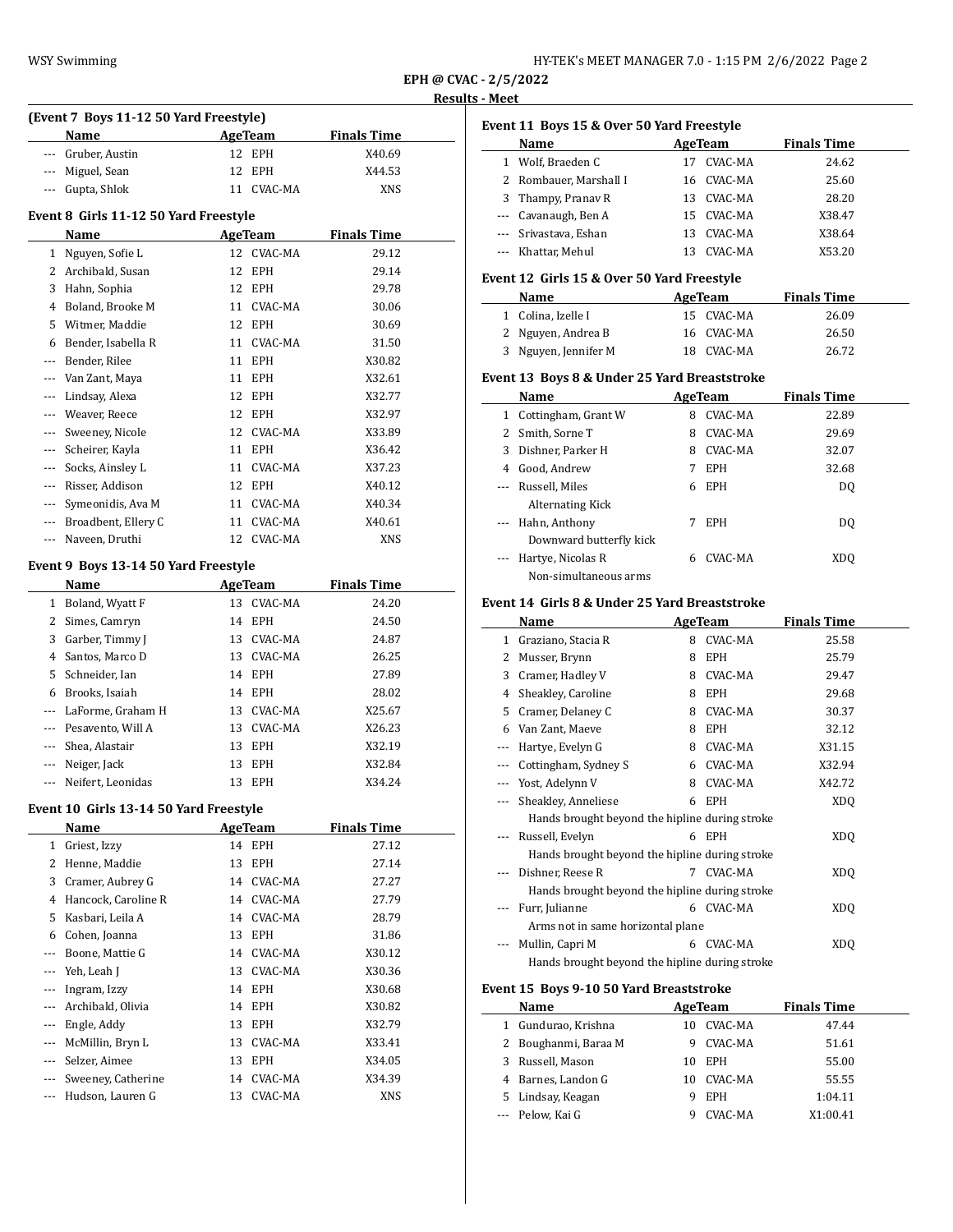**(Event 15 Boys 9-10 50 Yard Breaststroke)**

**Name Age Team Finals Time** 

| HY-TEK's MEET MANAGER 7.0 - 1:15 PM 2/6/2022 Page 3 |  |  |  |
|-----------------------------------------------------|--|--|--|
|-----------------------------------------------------|--|--|--|

**EPH @ CVAC - 2/5/2022 Results - Meet**

| --- | Kadam, Krushna                            | 9        | CVAC-MA    | XDQ                |  |
|-----|-------------------------------------------|----------|------------|--------------------|--|
|     | Scissors kick                             |          |            |                    |  |
|     | Martindell, Warner                        | 9        | EPH        | DQ                 |  |
|     | Scissors kick                             |          |            |                    |  |
| --- | McMillin, Luke                            | 10       | CVAC-MA    | <b>XDQ</b>         |  |
|     | Non-simultaneous kick                     |          |            |                    |  |
|     | Event 16 Girls 9-10 50 Yard Breaststroke  |          |            |                    |  |
|     |                                           |          |            |                    |  |
|     | Name                                      |          | AgeTeam    | <b>Finals Time</b> |  |
|     | 1 Musser, Evie                            |          | 10 EPH     | 41.55              |  |
|     | 2 Sheakley, Mary                          |          | 10 EPH     | 44.97              |  |
|     | 3 Verma, Sam                              | 9        | CVAC-MA    | 49.94              |  |
|     | 4 Adair, Aiden                            | 9        | <b>EPH</b> | 50.66              |  |
|     | 5 Wilson, Lily F                          | 9        | CVAC-MA    | 51.52              |  |
|     | 6 Sadler, Mia E                           | 9        | CVAC-MA    | 52.66              |  |
|     | --- Hicks, Flora W                        | 10       | CVAC-MA    | X55.98             |  |
|     | --- Boughanmi, Israa M                    | 9        | CVAC-MA    | X57.49             |  |
|     | --- Webster, Maddie                       | 10       | EPH        | X1:08.20           |  |
|     | --- Rissinger, Abigail V                  | 10       | CVAC-MA    | <b>XDQ</b>         |  |
|     | Head under for 2 or more strokes          |          |            |                    |  |
|     | Event 17 Boys 11-12 50 Yard Breaststroke  |          |            |                    |  |
|     |                                           |          |            |                    |  |
|     | Name                                      |          | AgeTeam    | <b>Finals Time</b> |  |
|     | 1 Lorei, Cameron L                        |          | 12 CVAC-MA | 33.81              |  |
|     | 2 Johnson, Caden D                        |          | 12 CVAC-MA | 37.66              |  |
|     | 3 Tolstoy, Eugene                         |          | 11 EPH     | 44.62              |  |
|     | 4 Mayberry, Greyson D                     | 11       | CVAC-MA    | 44.67              |  |
|     | 5 Shaffer, Cody                           | 11       | EPH        | 48.31              |  |
|     | 6 Cintron, Marcel                         |          | 11 EPH     | 54.53              |  |
|     | --- Klemunes, Jack A                      | 12       | CVAC-MA    | X42.41             |  |
|     | --- Butt, Quinn S                         | 11       | CVAC-MA    | X47.17             |  |
|     | --- Albert, Zane W                        | 11       | CVAC-MA    | X47.77             |  |
|     | --- Bliss, Branden T                      | 11       | CVAC-MA    | X53.08             |  |
|     | Gupta, Shlok                              | 11       | CVAC-MA    | XNS                |  |
|     | Event 18 Girls 11-12 50 Yard Breaststroke |          |            |                    |  |
|     | Name                                      |          | AgeTeam    | <b>Finals Time</b> |  |
|     | 1 Graziano, Nessa R                       |          | 12 CVAC-MA | 36.50              |  |
|     | 2 Weaver, Reece                           |          | 12 EPH     | 40.74              |  |
|     | 3 Scheirer, Hailey                        |          | 11 EPH     | 42.55              |  |
|     | 4 Lindsay, Alexa                          |          | 12 EPH     | 43.37              |  |
| 5   | Conway, Presley M                         | 12       | CVAC-MA    | 43.42              |  |
| 6   | Schweikert, Elizabeth                     | 12       | CVAC-MA    | 44.40              |  |
| --- | Erhard, Holden E                          | 12       | CVAC-MA    | X44.62             |  |
| --- | Cohen, Sophie                             | 11       | EPH        | X44.76             |  |
| --- | Scheirer, Kayla                           | 11       | EPH        | X48.14             |  |
| --- | Symeonidis, Ava M                         |          | CVAC-MA    |                    |  |
|     | Risser, Addison                           | 11<br>12 |            | X50.10<br>X52.14   |  |
| --- |                                           |          | EPH        |                    |  |
| --- | Broadbent, Ellery C                       | 11       | CVAC-MA    | X56.40             |  |
|     | Socks, Ainsley L                          | 11       | CVAC-MA    | X1:07.44           |  |
|     | Suryawanshi, Tanvi V                      | 11       | CVAC-MA    | XDQ                |  |
|     | One hand touch                            |          |            |                    |  |

# **Event 19 Boys 13-14 100 Yard Breaststroke**

| Name                |       | AgeTeam    | <b>Finals Time</b> |  |
|---------------------|-------|------------|--------------------|--|
| 1 Satheesh, Jaden D |       | 14 CVAC-MA | 1:14.06            |  |
| 35.20               | 38.86 |            |                    |  |

|          | 2 Lee, Junhee J             |       |    | 13 CVAC-MA | 1:23.47  |  |
|----------|-----------------------------|-------|----|------------|----------|--|
|          | 40.31                       | 43.16 |    |            |          |  |
| 3        | Reading, Dalton             |       | 14 | <b>EPH</b> | 1:31.26  |  |
|          | 42.57                       | 48.69 |    |            |          |  |
| 4        | Brooks, Isaiah              |       |    | 14 EPH     | 1:41.98  |  |
|          | 45.58                       | 56.40 |    |            |          |  |
|          | Socks, David M              |       |    | 14 CVAC-MA | X1:23.72 |  |
|          | 40.42                       | 43.30 |    |            |          |  |
|          | Bhaysar, Param P            |       | 14 | CVAC-MA    | X1:30.18 |  |
|          | 44.09                       | 46.09 |    |            |          |  |
| $\cdots$ | Turk-Geller, Brady          |       | 14 | CVAC-MA    | DQ       |  |
|          | Arms two strokes underwater |       |    |            |          |  |
|          | 35.51                       | 40.42 |    |            |          |  |
|          | Hench, Jordan               |       | 13 | <b>EPH</b> | NS       |  |

### **Event 20 Girls 13-14 100 Yard Breaststroke**

| Name                 |       | AgeTeam    | <b>Finals Time</b> |
|----------------------|-------|------------|--------------------|
| 1 Van Zant, Melia    |       | 14 EPH     | 1:15.86            |
| 35.46                | 40.40 |            |                    |
| 2 Boone, Mary E      |       | 14 CVAC-MA | 1:16.58            |
| 36.45                | 40.13 |            |                    |
| 3 Buckman, Addison Q |       | 13 CVAC-MA | 1:19.41            |
| 37.68                | 41.73 |            |                    |
| 4 Henne, Maddie      |       | 13 EPH     | 1:24.30            |
| 38.89                | 45.41 |            |                    |
| 5 Ghosh, Kaya G      |       | 13 CVAC-MA | 1:26.75            |
| 39.95                | 46.80 |            |                    |
| Kasbari, Leila A     |       | 14 CVAC-MA | X1:28.25           |
| 41.52                | 46.73 |            |                    |
| Long, Allison E      |       | 13 CVAC-MA | X1:30.37           |
| 42.87                | 47.50 |            |                    |
| Boughanmi, Tasneem M |       | 13 CVAC-MA | X1:33.83           |
| 43.99                | 49.84 |            |                    |
| Nailor, Joleigh M    |       | 14 CVAC-MA | X1:34.84           |
| 44.32                | 50.52 |            |                    |
| Sweeney, Catherine   |       | 14 CVAC-MA | X1:51.65           |
| 52.31                | 59.34 |            |                    |
| Hudson, Lauren G     |       | 13 CVAC-MA | XD <sub>O</sub>    |
| One hand touch       |       |            |                    |
| 48.22                | 51.89 |            |                    |

## **Event 21 Boys 15 & Over 100 Yard Breaststroke**

|   | Name                 |         |    | AgeTeam | <b>Finals Time</b> |  |
|---|----------------------|---------|----|---------|--------------------|--|
| 1 | Brewer, Owen M       |         | 16 | CVAC-MA | 1:07.20            |  |
|   | 30.99                | 36.21   |    |         |                    |  |
|   | 2 Boktor, Jonathan S |         | 14 | CVAC-MA | 1:33.34            |  |
|   | 41.75                | 51.59   |    |         |                    |  |
|   | 3 Srivastava, Eshan  |         | 13 | CVAC-MA | 1:47.51            |  |
|   | 50.60                | 56.91   |    |         |                    |  |
|   | --- Cavanaugh, Ben A |         | 15 | CVAC-MA | X2:00.35           |  |
|   | 57.84                | 1:02.51 |    |         |                    |  |
|   | Khattar, Mehul       |         | 13 | CVAC-MA | XNS                |  |

#### **Event 22 Girls 15 & Over 100 Yard Breaststroke**

 $\frac{1}{2}$ 

| Name                 |       | AgeTeam |            | <b>Finals Time</b> |  |
|----------------------|-------|---------|------------|--------------------|--|
| 1 Chang, Katie N     |       |         | 14 CVAC-MA | 1:13.13            |  |
| 34.01                | 39.12 |         |            |                    |  |
| 2 Nguyen, Jennifer M |       |         | 18 CVAC-MA | 1:14.52            |  |
| 34.51                | 40.01 |         |            |                    |  |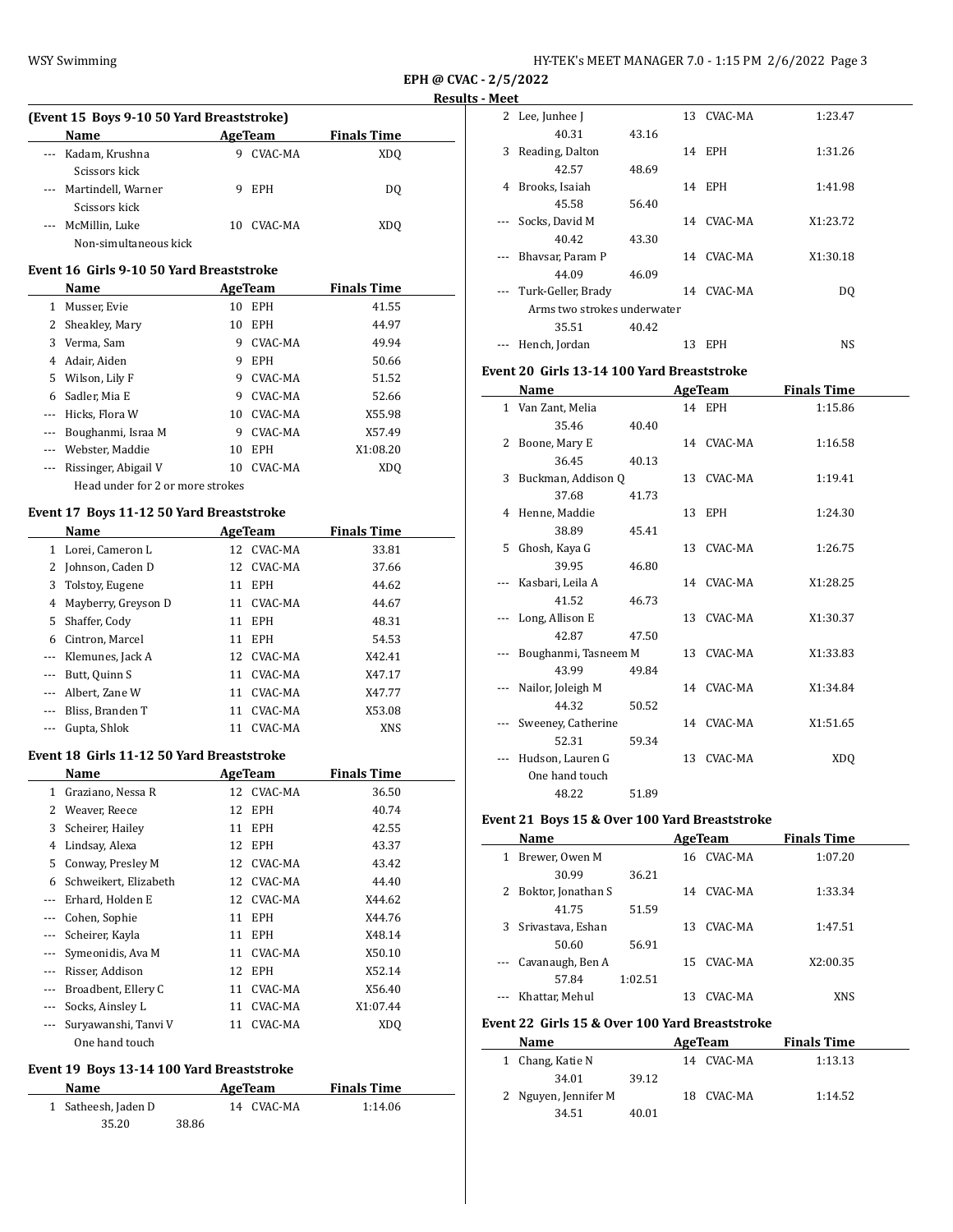| HY-TEK's MEET MANAGER 7.0 - 1:15 PM 2/6/2022 Page 4 |  |  |
|-----------------------------------------------------|--|--|
|-----------------------------------------------------|--|--|

## **Results - Meet**

|                          |                                                  |       |         |                |                    | <u>Resi</u> |
|--------------------------|--------------------------------------------------|-------|---------|----------------|--------------------|-------------|
|                          | (Event 22 Girls 15 & Over 100 Yard Breaststroke) |       |         |                |                    |             |
|                          | Name                                             |       |         | <b>AgeTeam</b> | <b>Finals Time</b> |             |
| 3                        | Barshinger, Kylee                                |       | 15      | <b>EPH</b>     | 1:20.57            |             |
| 4                        | 37.66                                            | 42.91 |         |                |                    |             |
|                          | Broadbent, Laney M<br>38.41                      |       | 15      | CVAC-MA        | 1:21.52            |             |
|                          |                                                  | 43.11 |         |                |                    |             |
|                          | Event 23 Boys 8 & Under 50 Yard Freestyle        |       |         |                |                    |             |
|                          | Name                                             |       |         | <b>AgeTeam</b> | <b>Finals Time</b> |             |
| 1                        | Nguyen, Maddox X                                 |       | 7       | <b>CVAC-MA</b> | 42.05              |             |
|                          | 2 Hahn, Anthony                                  |       | 7       | EPH            | 42.26              |             |
| 3                        | Archibald, Declan                                |       | 7       | <b>EPH</b>     | 45.52              |             |
| 4                        | Chandan, Aadhya                                  |       |         | 8 CVAC-MA      | 46.98              |             |
| 5                        | Wilson, Sebastian J                              |       |         | 7 CVAC-MA      | 51.15              |             |
| 6                        | Vechar, James                                    |       | 7       | <b>EPH</b>     | 1:00.75            |             |
| ---                      | Dishner, Parker H                                |       |         | 8 CVAC-MA      | X52.70             |             |
| ---                      | Pfautz, Chase                                    |       |         | 8 EPH          | X53.12             |             |
| ---                      | Bommana, Jayan R                                 |       |         | 8 CVAC-MA      | X53.34             |             |
| ---                      | Garber, Quincy Q                                 |       |         | 7 CVAC-MA      | X54.01             |             |
| ---                      | Svirbly, Gus A                                   |       |         | 6 CVAC-MA      | X57.77             |             |
| ---                      | Villamar, Leonardo L                             |       |         | 7 CVAC-MA      | X58.49             |             |
| ---                      | Socks, Brendan A                                 |       |         | 8 CVAC-MA      | X1:00.40           |             |
| ---                      | Singer, Aaron M                                  |       |         | 8 CVAC-MA      | X1:01.13           |             |
|                          |                                                  |       |         |                |                    |             |
|                          | Event 24 Girls 8 & Under 50 Yard Freestyle       |       |         |                |                    |             |
|                          | Name                                             |       |         | <b>AgeTeam</b> | <b>Finals Time</b> |             |
|                          | 1 Graziano, Stacia R                             |       | 8       | CVAC-MA        | 39.45              |             |
| 2                        | Merrill, Brynn                                   |       | 7       | EPH            | 43.16              |             |
| 3                        | Iskandar, Catherine M                            |       |         | 8 CVAC-MA      | 49.68              |             |
| 4                        | Yost, Adelynn V                                  |       |         | 8 CVAC-MA      | 52.70              |             |
| 5                        | Vechar, Ava                                      |       |         | 8 EPH          | 54.77              |             |
| 6                        | Nicolodi, Apsley                                 |       |         | 6 EPH          | 56.00              |             |
| $\cdots$                 | Sporcic, Sydney K                                |       |         | 8 CVAC-MA      | X47.39             |             |
| $\cdots$                 | Hartye, Evelyn G                                 |       |         | 8 CVAC-MA      | X48.80             |             |
| $---$                    | Berkheimer, Mia P                                |       |         | 6 CVAC-MA      | X51.19             |             |
| ---                      | Cottingham, Sydney S                             |       |         | 6 CVAC-MA      | X56.09             |             |
| $\overline{\phantom{a}}$ | Gorman, Grace                                    |       | 7       | EPH            | X1:20.33           |             |
|                          | Event 25 Boys 9-10 100 Yard Freestyle            |       |         |                |                    |             |
|                          | <u>Name</u>                                      |       | AgeTeam |                | <b>Finals Time</b> |             |
| 1                        | Nicolodi, Aeneas                                 |       |         | 10 EPH         | 1:07.15            |             |
|                          | 31.67                                            | 35.48 |         |                |                    |             |
| 2                        | Sporcic, Hunter A                                |       | 10      | CVAC-MA        | 1:09.72            |             |
|                          | 32.57                                            | 37.15 |         |                |                    |             |
| 3                        | Getz, Ryder E                                    |       | 10      | CVAC-MA        | 1:16.41            |             |
|                          | 37.03                                            | 39.38 |         |                |                    |             |
| 4                        | Cottingham, Landyn M                             |       | 10      | CVAC-MA        | 1:21.00            |             |
|                          | 37.78                                            | 43.22 |         |                |                    |             |
| 5                        | Hahn, Dominick                                   |       | 10      | <b>EPH</b>     | 1:32.02            |             |
|                          | 41.50                                            | 50.52 |         |                |                    |             |
| ---                      | Barnes, Landon G                                 |       | 10      | CVAC-MA        | X1:25.99           |             |
|                          | 41.12                                            | 44.87 |         |                |                    |             |
| ---                      | Navandar, Aneesh                                 |       | 10      | CVAC-MA        | X1:33.58           |             |
|                          | 45.02                                            | 48.56 |         |                |                    |             |
|                          | Achal, Sumukh                                    |       |         | 9 CVAC-MA      | X1:39.00           |             |
|                          | Kim, Aaron                                       |       |         | 10 CVAC-MA     | XNS                |             |
|                          |                                                  |       |         |                |                    |             |
|                          |                                                  |       |         |                |                    |             |

|              | Name                                   |       |    | AgeTeam        | <b>Finals Time</b> |
|--------------|----------------------------------------|-------|----|----------------|--------------------|
| $\mathbf{1}$ | Mullin, Zaya M                         |       |    | 9 CVAC-MA      | 1:22.92            |
|              | 36.94                                  | 45.98 |    |                |                    |
|              | 2 Adair, Aiden                         |       | 9  | EPH            | 1:24.97            |
|              | 41.09                                  | 43.88 |    |                |                    |
| 3            | Landers, Kahlan                        |       | 9  | EPH            | 1:34.44            |
|              | 43.09                                  | 51.35 |    |                |                    |
|              | 4 Bender, Addy R                       |       |    | 9 CVAC-MA      | 1:39.94            |
|              | 45.43                                  | 54.51 |    |                |                    |
|              | 5 Nguyen, Emily G                      |       | 9  | CVAC-MA        | 1:43.83            |
|              | 50.38                                  | 53.45 |    |                |                    |
|              | 6 Wolgemuth, Karter                    |       |    | 9 EPH          | 1:46.67            |
|              | 49.13                                  | 57.54 |    |                |                    |
|              | Berkheimer, Ella P                     |       |    | 9 CVAC-MA      | X1:29.62           |
|              | 42.23                                  | 47.39 |    |                |                    |
|              | Verma, Sam                             |       | 9  | CVAC-MA        | X1:31.13           |
|              | 43.16                                  | 47.97 |    |                |                    |
|              | Albert, Delaney I                      |       |    | 9 CVAC-MA      | X1:32.12           |
|              | 42.83                                  | 49.29 |    |                |                    |
|              | Jurcik, Callie A                       |       |    | 10 CVAC-MA     | X1:33.87           |
|              | 42.99                                  | 50.88 |    |                |                    |
|              | Wilmert, Emma J                        |       |    | 10 CVAC-MA     | X1:37.60           |
|              | 45.04                                  | 52.56 |    |                |                    |
|              | Hicks, Flora W                         |       | 10 | CVAC-MA        | X1:38.22           |
|              | 46.70                                  | 51.52 |    |                |                    |
|              | Event 27 Boys 11-12 100 Yard Freestyle |       |    |                |                    |
|              | Name                                   |       |    | <b>AgeTeam</b> | <b>Finals Time</b> |

|              | Name                                    | <b>AgeTeam</b> |  |                | <b>Finals Time</b> |  |
|--------------|-----------------------------------------|----------------|--|----------------|--------------------|--|
| $\mathbf{1}$ | Simes, Cooper                           |                |  | 12 EPH         | 1:10.85            |  |
|              | 33.27                                   | 37.58          |  |                |                    |  |
|              | 2 Talasila, Sathvik                     |                |  | 11 CVAC-MA     | 1:12.40            |  |
|              | 1:12.48                                 |                |  |                |                    |  |
|              | 3 Joshi, Satvik                         |                |  | 12 CVAC-MA     | 1:17.20            |  |
|              | 35.52                                   | 41.68          |  |                |                    |  |
|              | 4 Mayberry, Greyson D                   |                |  | 11 CVAC-MA     | 1:20.18            |  |
|              | 37.53                                   | 42.65          |  |                |                    |  |
|              | 5 Shaffer, Cody                         |                |  | 11 EPH         | 1:26.95            |  |
|              | 41.12                                   | 45.83          |  |                |                    |  |
|              | 6 Gruber, Austin                        |                |  | 12 EPH         | 1:32.38            |  |
|              | 42.75                                   | 49.63          |  |                |                    |  |
|              | Albert, Zane W                          |                |  | 11 CVAC-MA     | X1:13.68           |  |
|              | 34.90                                   | 38.78          |  |                |                    |  |
|              | Gowda, Sanketh                          |                |  | 11 CVAC-MA     | X1:17.66           |  |
|              | 35.55                                   | 42.11          |  |                |                    |  |
|              | Makki, Ram S                            |                |  | 12 CVAC-MA     | X1:25.00           |  |
|              | 39.73                                   | 45.27          |  |                |                    |  |
|              | Kurpad, Samarth                         |                |  | 11 CVAC-MA     | X1:25.09           |  |
|              | 35.88                                   | 49.21          |  |                |                    |  |
|              | Thangavel, Tharun                       |                |  | 12 CVAC-MA     | X1:29.78           |  |
|              | Event 28 Girls 11-12 100 Yard Freestyle |                |  |                |                    |  |
|              | Name                                    |                |  | <b>AgeTeam</b> | <b>Finals Time</b> |  |
| $\mathbf{1}$ | Dwyer, Petra R                          |                |  | 12 CVAC-MA     | 1:00.40            |  |
|              | 29.05                                   | 31.35          |  |                |                    |  |

2 Scheirer, Hailey 11 EPH 1:09.51

32.86 36.65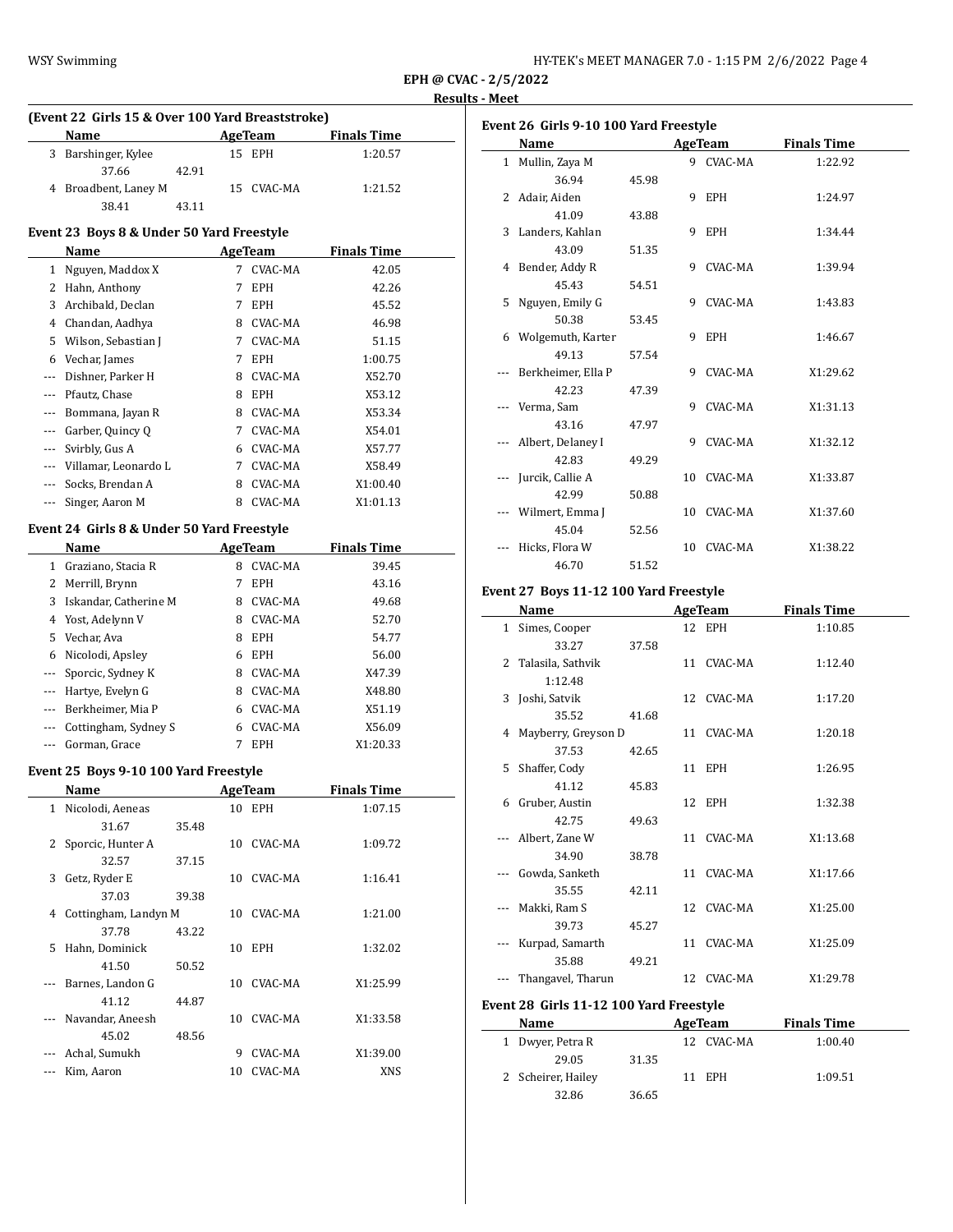|                                       | (Event 28 Girls 11-12 100 Yard Freestyle) |       |                 |            |          |  |  |  |
|---------------------------------------|-------------------------------------------|-------|-----------------|------------|----------|--|--|--|
| <b>Finals Time</b><br>Name<br>AgeTeam |                                           |       |                 |            |          |  |  |  |
| 3                                     | Witmer, Maddie                            |       |                 | 12 EPH     | 1:09.65  |  |  |  |
|                                       | 33.01                                     | 36.64 |                 |            |          |  |  |  |
| 4                                     | Cohen, Sophie                             |       |                 | 11 EPH     | 1:16.41  |  |  |  |
|                                       | 38.24                                     | 38.17 |                 |            |          |  |  |  |
| 5.                                    | Conway, Presley M                         |       |                 | 12 CVAC-MA | 1:18.88  |  |  |  |
|                                       | 36.82                                     | 42.06 |                 |            |          |  |  |  |
| 6                                     | Suryawanshi, Tanvi V                      |       | 11              | CVAC-MA    | 1:37.39  |  |  |  |
|                                       | Rothman, Cece T                           |       | 11              | CVAC-MA    | X1:11.63 |  |  |  |
|                                       | 34.14                                     | 37.49 |                 |            |          |  |  |  |
| $---$                                 | Sweeney, Nicole                           |       | 12 <sup>1</sup> | CVAC-MA    | X1:19.27 |  |  |  |
|                                       | 37.87                                     | 41.40 |                 |            |          |  |  |  |
|                                       | Schweikert, Elizabeth                     |       |                 | 12 CVAC-MA | X1:28.01 |  |  |  |
|                                       | 41.51                                     | 46.50 |                 |            |          |  |  |  |
|                                       | Naveen, Druthi                            |       | 12              | CVAC-MA    | XNS      |  |  |  |

## **Event 29 Boys 13-14 100 Yard Freestyle**

| Name |                      | <b>AgeTeam</b> |  |            | <b>Finals Time</b> |  |
|------|----------------------|----------------|--|------------|--------------------|--|
|      | 1 Garber, Josiah M   |                |  | 14 CVAC-MA | 53.27              |  |
|      | 26.18                | 27.09          |  |            |                    |  |
|      | 2 Simes, Camryn      |                |  | 14 EPH     | 53.61              |  |
|      | 26.09                | 27.52          |  |            |                    |  |
| 3    | Derr, Greyden T      |                |  | 14 CVAC-MA | 57.32              |  |
|      | 27.28                | 30.04          |  |            |                    |  |
|      | 4 LaForme, Graham H  |                |  | 13 CVAC-MA | 57.51              |  |
|      | 27.10                | 30.41          |  |            |                    |  |
|      | 5 Burkholder, Carter |                |  | 14 EPH     | 58.01              |  |
|      | 28.06                | 29.95          |  |            |                    |  |
|      | 6 Neiger, Jack       |                |  | 13 EPH     | 1:14.28            |  |
|      | 33.83                | 40.45          |  |            |                    |  |
|      | Pesavento, Will A    |                |  | 13 CVAC-MA | X59.54             |  |
|      | 28.09                | 31.45          |  |            |                    |  |
|      | Castillo, Alec E     |                |  | 14 CVAC-MA | X1:00.66           |  |
|      | 29.15                | 31.51          |  |            |                    |  |
|      | Turk-Geller, Brady   |                |  | 14 CVAC-MA | X1:02.05           |  |
|      | 29.16                | 32.89          |  |            |                    |  |
|      | Shea, Alastair       |                |  | 13 EPH     | X1:12.35           |  |
|      | 34.41                | 37.94          |  |            |                    |  |
|      | Neifert, Leonidas    |                |  | 13 EPH     | X1:21.79           |  |
|      | 37.15                | 44.64          |  |            |                    |  |

# **Event 30 Girls 13-14 100 Yard Freestyle**

|              | Name                |       |    | AgeTeam    | <b>Finals Time</b> |  |  |
|--------------|---------------------|-------|----|------------|--------------------|--|--|
| $\mathbf{1}$ | Hancock, Caroline R |       |    | 14 CVAC-MA | 1:00.32            |  |  |
|              | 29.07               | 31.25 |    |            |                    |  |  |
| 2            | Griest, Izzy        |       | 14 | EPH        | 1:01.32            |  |  |
|              | 29.72               | 31.60 |    |            |                    |  |  |
| 3            | Zimmerman, Addy     |       | 13 | <b>EPH</b> | 1:01.80            |  |  |
|              | 29.30               | 32.50 |    |            |                    |  |  |
| 4            | Boone, Mattie G     |       | 14 | CVAC-MA    | 1:06.62            |  |  |
|              | 31.82               | 34.80 |    |            |                    |  |  |
| 5            | Ghosh, Kaya G       |       | 13 | CVAC-MA    | 1:08.58            |  |  |
|              | 31.74               | 36.84 |    |            |                    |  |  |
| 6            | Cohen, Joanna       |       | 13 | <b>EPH</b> | 1:10.00            |  |  |
|              | 33.80               | 36.20 |    |            |                    |  |  |
|              | Mayberry, Hayden C  |       | 13 | CVAC-MA    | X1:08.33           |  |  |
|              | 32.25               | 36.08 |    |            |                    |  |  |
|              |                     |       |    |            |                    |  |  |

| Ingram, Izzy       |       | 14  | EPH        | X1:08.64 |
|--------------------|-------|-----|------------|----------|
| 31.52              | 37.12 |     |            |          |
| Rajput, Vedika     |       | 13. | CVAC-MA    | X1:09.31 |
| 32.36              | 36.95 |     |            |          |
| Nailor, Joleigh M  |       | 14  | CVAC-MA    | X1:10.53 |
| 33.76              | 36.77 |     |            |          |
| Archibald, Olivia  |       |     | 14 EPH     | X1:12.20 |
| 34.88              | 37.32 |     |            |          |
| Engle, Addy        |       | 13  | <b>EPH</b> | X1:14.50 |
| 35.97              | 38.53 |     |            |          |
| Long, Allison E    |       | 13  | CVAC-MA    | X1:18.24 |
| 36.33              | 41.91 |     |            |          |
| Sweeney, Catherine |       | 14  | CVAC-MA    | X1:21.38 |
| 38.12              | 43.26 |     |            |          |

## **Event 31 Boys 15 & Over 100 Yard Freestyle**

|          | Name                   |       |    | AgeTeam | <b>Finals Time</b> |  |
|----------|------------------------|-------|----|---------|--------------------|--|
| 1        | Wolf, Braeden C        |       | 17 | CVAC-MA | 54.69              |  |
|          | 26.31                  | 28.38 |    |         |                    |  |
|          | 2 Rombauer, Marshall I |       | 16 | CVAC-MA | 59.16              |  |
|          | 28.68                  | 30.48 |    |         |                    |  |
| 3        | Staykov, Dylan A       |       | 13 | CVAC-MA | 59.93              |  |
|          | 28.53                  | 31.40 |    |         |                    |  |
| $\cdots$ | Manduri, Mohit         |       | 13 | CVAC-MA | X1:01.60           |  |
|          | 29.28                  | 32.32 |    |         |                    |  |
|          | --- Cavanaugh, Ben A   |       | 15 | CVAC-MA | X1:30.32           |  |
|          | 41.23                  | 49.09 |    |         |                    |  |

### **Event 32 Girls 15 & Over 100 Yard Freestyle**

|   | Name                 |       |    | AgeTeam    | <b>Finals Time</b> |  |
|---|----------------------|-------|----|------------|--------------------|--|
| 1 | Colina, Izelle I     |       | 15 | CVAC-MA    | 59.37              |  |
|   | 27.63                | 31.74 |    |            |                    |  |
|   | 2 Cornfield, Keira A |       |    | 15 CVAC-MA | 1:04.00            |  |
|   | 29.59                | 34.41 |    |            |                    |  |
|   | 3 Barshinger, Kylee  |       |    | 15 EPH     | 1:04.88            |  |
|   | 30.95                | 33.93 |    |            |                    |  |
|   | --- Shah, Esha S     |       |    | CVAC-MA    | NS                 |  |

### **Event 33 Boys 8 & Under 25 Yard Backstroke**

|                     | Name                 |   | AgeTeam    | <b>Finals Time</b> |
|---------------------|----------------------|---|------------|--------------------|
| 1                   | Cottingham, Grant W  | 8 | CVAC-MA    | 21.59              |
| 2                   | Chandan, Aadhya      | 8 | CVAC-MA    | 25.62              |
| 3                   | Archibald, Declan    | 7 | EPH        | 27.04              |
| 4                   | Vechar, James        | 7 | <b>EPH</b> | 31.59              |
| 5                   | Svirbly, Gus A       | 6 | CVAC-MA    | 31.81              |
| 6                   | Pfautz, Chase        | 8 | <b>EPH</b> | 34.12              |
| $---$               | Smith, Sorne T       | 8 | CVAC-MA    | X25.65             |
| $---$               | Garber, Quincy Q     | 7 | CVAC-MA    | X28.55             |
|                     | Villamar, Leonardo L | 7 | CVAC-MA    | X28.61             |
| $---$               | Bommana, Jayan R     | 8 | CVAC-MA    | X30.82             |
| $\qquad \qquad - -$ | Satheesh, Judah N    | 6 | CVAC-MA    | X31.73             |
| $\qquad \qquad - -$ | Iyer, Paarth         | 8 | CVAC-MA    | X32.45             |
|                     | Singer, Aaron M      | 8 | CVAC-MA    | X32.80             |
|                     | Boughanmi, Yousef M  | 7 | CVAC-MA    | X35.44             |
|                     | Smith, Sullivan      | 7 | EPH        | X35.58             |
| $\cdots$            | Socks, Brendan A     | 8 | CVAC-MA    | X35.83             |
| ---                 | Hartye, Nicolas R    | 6 | CVAC-MA    | X36.47             |
| ---                 | Russell, Miles       | 6 | <b>EPH</b> | X39.39             |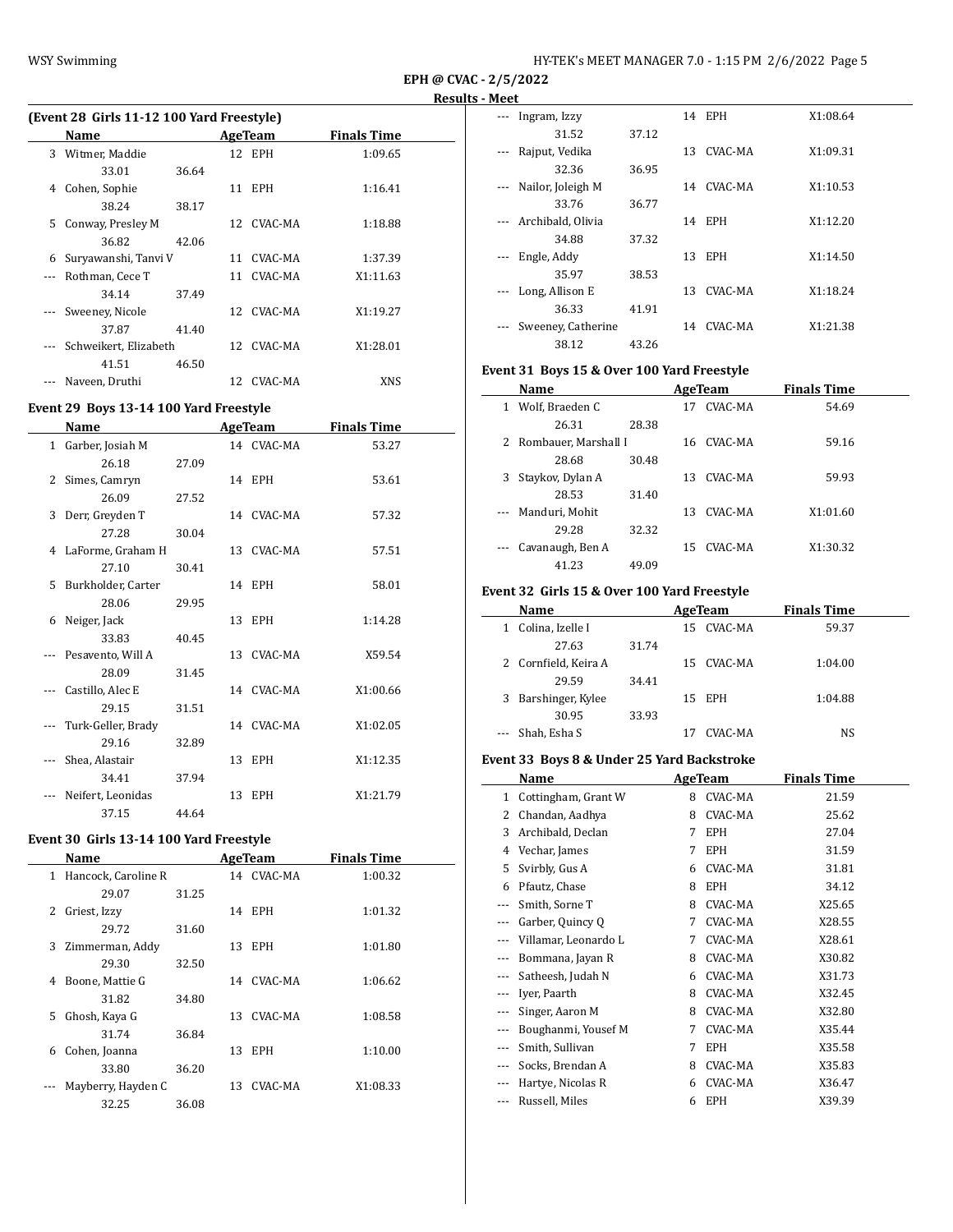| HY-TEK's MEET MANAGER 7.0 - 1:15 PM 2/6/2022 Page 6 |  |  |  |  |  |
|-----------------------------------------------------|--|--|--|--|--|
|-----------------------------------------------------|--|--|--|--|--|

### **Results - Meet**

 $\overline{a}$ 

|          | Event 34 Girls 8 & Under 25 Yard Backstroke |   |            |                    |  |  |  |
|----------|---------------------------------------------|---|------------|--------------------|--|--|--|
|          | Name                                        |   | AgeTeam    | <b>Finals Time</b> |  |  |  |
| 1        | Johnson, Brynn A                            | 8 | CVAC-MA    | 21.35              |  |  |  |
| 2        | Cramer, Hadley V                            | 8 | CVAC-MA    | 25.83              |  |  |  |
| 3        | Cramer, Delaney C                           | 8 | CVAC-MA    | 27.97              |  |  |  |
| 4        | Nicolodi, Apsley                            | 6 | <b>EPH</b> | 28.02              |  |  |  |
| 5        | Van Zant, Maeve                             | 8 | <b>EPH</b> | 30.68              |  |  |  |
| 6        | Sheakley, Caroline                          | 8 | <b>EPH</b> | 31.46              |  |  |  |
| ---      | Vechar, Ava                                 | 8 | <b>EPH</b> | X24.91             |  |  |  |
| ---      | Iskandar, Catherine M                       | 8 | CVAC-MA    | X25.89             |  |  |  |
|          | Nguyen, Maddi G                             | 7 | CVAC-MA    | X26.82             |  |  |  |
| $---$    | McFarland, Anna S                           | 7 | CVAC-MA    | X27.62             |  |  |  |
| ---      | Sing, Saakhi                                | 8 | CVAC-MA    | X28.54             |  |  |  |
| ---      | Berkheimer, Mia P                           | 6 | CVAC-MA    | X28.61             |  |  |  |
| ---      | Pelow, Quinne M                             | 7 | CVAC-MA    | X29.92             |  |  |  |
| ---      | Roush, Braylee E                            | 8 | CVAC-MA    | X30.01             |  |  |  |
| $---$    | Sheakley, Anneliese                         | 6 | <b>EPH</b> | X31.79             |  |  |  |
| $---$    | Dishner, Reese R                            | 7 | CVAC-MA    | X33.50             |  |  |  |
| $---$    | Russell, Evelyn                             | 6 | <b>EPH</b> | X40.47             |  |  |  |
| $\cdots$ | Gorman, Grace                               | 7 | <b>EPH</b> | X41.00             |  |  |  |
| $---$    | Furr, Julianne                              | 6 | CVAC-MA    | X44.68             |  |  |  |
|          | Mullin, Capri M                             | 6 | CVAC-MA    | X48.42             |  |  |  |
|          |                                             |   |            |                    |  |  |  |

# **Event 35 Boys 9-10 50 Yard Backstroke**

|              | Name                                  |    | AgeTeam    | <b>Finals Time</b> |  |
|--------------|---------------------------------------|----|------------|--------------------|--|
| $\mathbf{1}$ | Gochenour, Rylan J                    | 10 | CVAC-MA    | 38.54              |  |
| 2            | Getz, Ryder E                         | 10 | CVAC-MA    | 41.91              |  |
| 3            | Cottingham, Landyn M                  | 10 | CVAC-MA    | 43.62              |  |
| 4            | Lindsay, Keagan                       | 9  | EPH        | 49.10              |  |
| 5            | Russell, Mason                        | 10 | <b>EPH</b> | 1:01.91            |  |
|              | Gundurao, Krishna                     | 10 | CVAC-MA    | X42.64             |  |
| ---          | Neiger, Silas                         | 10 | EPH        | X49.80             |  |
|              | Roush, Barlin L                       | 10 | CVAC-MA    | X49.82             |  |
|              | Pelow, Kai G                          | 9  | CVAC-MA    | X50.89             |  |
| ---          | Boughanmi, Baraa M                    | 9  | CVAC-MA    | X57.09             |  |
|              | McMillin, Luke                        | 10 | CVAC-MA    | X59.82             |  |
|              | Kadam, Krushna                        | 9  | CVAC-MA    | X1:00.30           |  |
| $---$        | Mikhil, Pierre                        | 10 | <b>EPH</b> | X1:04.21           |  |
|              | Martindell, Warner                    | 9  | <b>EPH</b> | DQ                 |  |
|              | Shoulders past vertical toward breast |    |            |                    |  |

### **Event 36 Girls 9-10 50 Yard Backstroke**

|          | Name                 |    | <b>AgeTeam</b> | <b>Finals Time</b> |  |  |
|----------|----------------------|----|----------------|--------------------|--|--|
| 1        | Griest, Stella       | 10 | EPH            | 37.70              |  |  |
| 2        | Sheakley, Mary       | 10 | <b>EPH</b>     | 45.65              |  |  |
| 3        | Adair, Aiden         | 9  | <b>EPH</b>     | 46.51              |  |  |
| 4        | Albert, Delaney I    | 9  | CVAC-MA        | 47.79              |  |  |
| 5        | Boughanmi, Israa M   | 9  | CVAC-MA        | 48.84              |  |  |
| 6        | Bender, Addy R       | 9  | CVAC-MA        | 54.21              |  |  |
| 7        | Landers, Kahlan      | 9  | <b>EPH</b>     | x54.48             |  |  |
|          | Buhrman, Ava L       | 10 | CVAC-MA        | X32.94             |  |  |
|          | Nguyen, Maile T      | 9  | CVAC-MA        | X50.55             |  |  |
|          | Lee, Eliana K        | 10 | CVAC-MA        | X51.16             |  |  |
|          | Jurcik, Callie A     | 10 | CVAC-MA        | X51.76             |  |  |
|          | Webster, Maddie      | 10 | EPH            | X54.47             |  |  |
| $\cdots$ | Rissinger, Abigail V | 10 | CVAC-MA        | X54.93             |  |  |
|          | Wilmert, Emma J      | 10 | CVAC-MA        | X55.39             |  |  |
|          | Wolgemuth, Karter    | 9  | EPH            | X55.81             |  |  |

|          | Event 37 Boys 11-12 50 Yard Backstroke |    |            |                    |
|----------|----------------------------------------|----|------------|--------------------|
|          | Name                                   |    | AgeTeam    | <b>Finals Time</b> |
| 1        | Kwon, Philip                           |    | 12 CVAC-MA | 36.90              |
| 2        | Turk-Geller, Jonah                     | 11 | CVAC-MA    | 38.83              |
| 3        | Joshi, Satvik                          |    | 12 CVAC-MA | 38.94              |
| 4        | Miller, Soren                          |    | 12 EPH     | 41.64              |
| 5.       | Cintron, Marcel                        | 11 | <b>EPH</b> | 46.19              |
| 6        | Smith, Elliot                          | 11 | <b>EPH</b> | 54.43              |
|          | Butt, Quinn S                          | 11 | CVAC-MA    | X42.43             |
| ---      | Gruber, Austin                         |    | 12 EPH     | X43.95             |
|          | Makki, Ram S                           |    | 12 CVAC-MA | X46.35             |
| $\cdots$ | Thangavel, Tharun                      |    | 12 CVAC-MA | X48.23             |
| ---      | Kurpad, Samarth                        | 11 | CVAC-MA    | X48.58             |
| ---      | Miguel, Sean                           |    | 12 EPH     | X55.23             |
|          | Gupta, Shlok                           | 11 | CVAC-MA    | <b>XNS</b>         |

### **Event 38 Girls 11-12 50 Yard Backstroke**

|       | Name                   | AgeTeam |            | <b>Finals Time</b> |
|-------|------------------------|---------|------------|--------------------|
| 1     | Dwyer, Petra R         | 12      | CVAC-MA    | 32.64              |
| 2     | Archibald, Susan       | 12      | <b>EPH</b> | 34.04              |
| 3     | Laws, Nadine           | 11      | CVAC-MA    | 36.95              |
| 4     | Witmer, Maddie         | 12      | EPH        | 37.85              |
| 5     | Bitner, Cam            | 11      | <b>EPH</b> | 38.83              |
| 6     | LaForme, Amelia C      | 11      | CVAC-MA    | 39.72              |
|       | Rothman, Cece T        | 11      | CVAC-MA    | X37.41             |
|       | Bender, Rilee          | 11      | <b>EPH</b> | X39.18             |
| $---$ | Lindsay, Alexa         | 12      | EPH        | X39.56             |
|       | Kahlenborn, Mary Ann A | 12      | CVAC-MA    | X40.46             |
| ---   | Weaver, Reece          | 12      | EPH        | X40.61             |
| ---   | Van Zant, Maya         | 11      | <b>EPH</b> | X41.72             |
|       | Scheirer, Kayla        | 11      | <b>EPH</b> | X44.71             |
|       | Broadbent, Ellery C    | 11      | CVAC-MA    | X52.70             |
|       | Risser, Addison        | 12      | EPH        | X54.28             |
|       | Symeonidis, Ava M      | 11      | CVAC-MA    | XNS                |

# **Event 39 Boys 13-14 100 Yard Backstroke**

|   | Name               |       |    | AgeTeam    | <b>Finals Time</b> |  |
|---|--------------------|-------|----|------------|--------------------|--|
| 1 | Groh, Bode I       |       |    | 14 CVAC-MA | 1:03.63            |  |
|   | 31.20              | 32.43 |    |            |                    |  |
| 2 | Steach, Bryce      |       |    | 13 EPH     | 1:06.85            |  |
|   | 32.45              | 34.40 |    |            |                    |  |
| 3 | Socks, David M     |       |    | 14 CVAC-MA | 1:08.09            |  |
|   | 33.57              | 34.52 |    |            |                    |  |
| 4 | Burkholder, Carter |       |    | 14 EPH     | 1:08.61            |  |
|   | 5 Castillo, Alec E |       |    | 14 CVAC-MA | 1:08.65            |  |
|   | 33.50              | 35.15 |    |            |                    |  |
| 6 | Schneider, Ian     |       |    | 14 EPH     | 1:12.17            |  |
|   | 34.34              | 37.83 |    |            |                    |  |
|   | Schweikert, Alex K |       |    | 14 CVAC-MA | X1:12.02           |  |
|   | 34.61              | 37.41 |    |            |                    |  |
|   | Neifert, Leonidas  |       |    | 13 EPH     | X1:35.00           |  |
|   | 46.27              | 48.73 |    |            |                    |  |
|   | Neiger, Jack       |       | 13 | <b>EPH</b> | X1:37.76           |  |
|   |                    |       |    |            |                    |  |

# **Event 40 Girls 13-14 100 Yard Backstroke**

| Name            |       | AgeTeam    | <b>Finals Time</b> |  |
|-----------------|-------|------------|--------------------|--|
| 1 Boone, Mary E |       | 14 CVAC-MA | 1:05.22            |  |
| 31.66           | 33.56 |            |                    |  |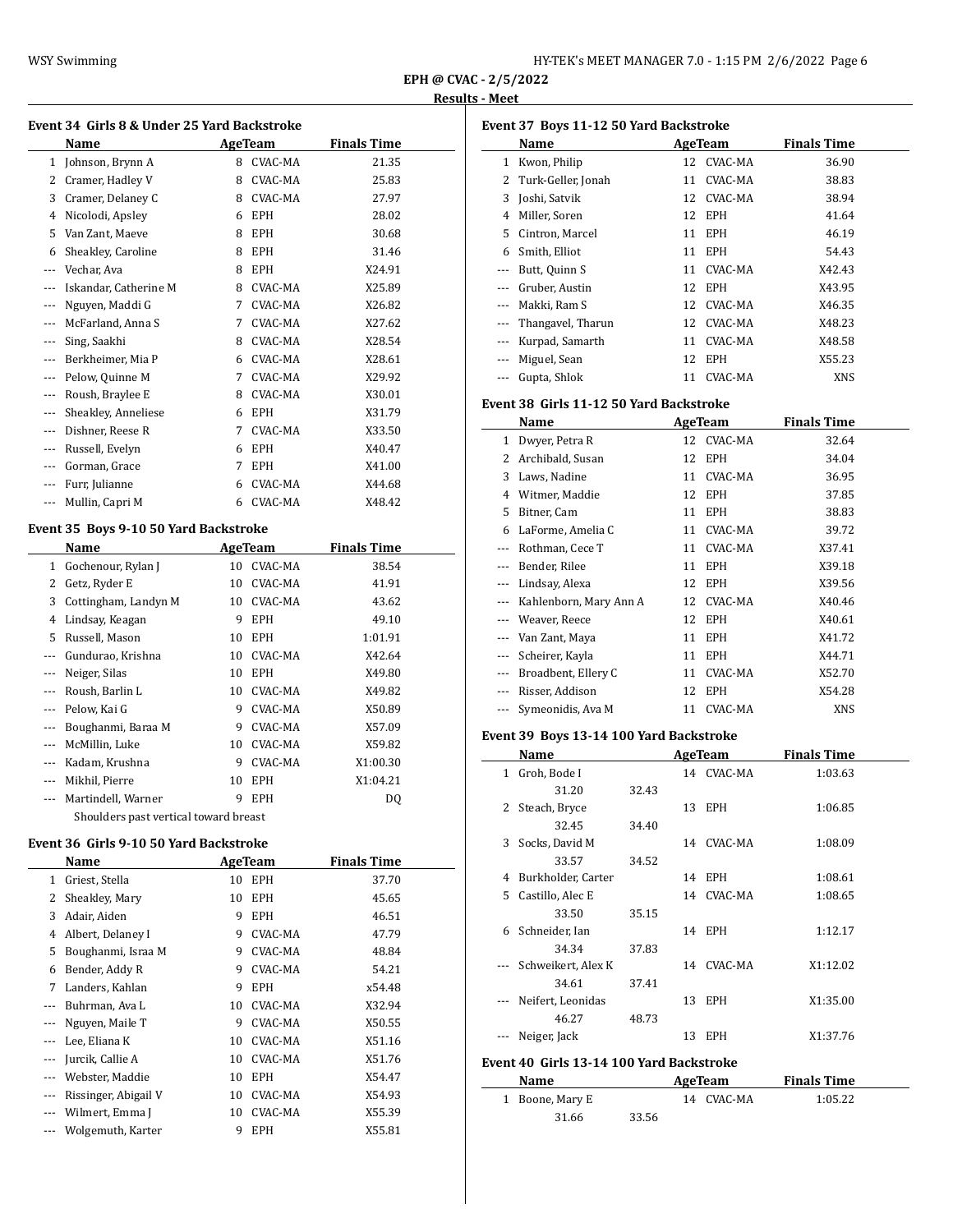| HY-TEK's MEET MANAGER 7.0 - 1:15 PM 2/6/2022 Page 7 |  |
|-----------------------------------------------------|--|
|-----------------------------------------------------|--|

 $\overline{\phantom{a}}$ 

 $\overline{a}$ 

### **(Event 40 Girls 13-14 100 Yard Backstroke) Name Age Team Finals Time** 2 Zimmerman, Addy 13 EPH 1:09.24 33.46 35.78 3 Henne, Maddie 13 EPH 1:09.65 33.12 36.53 4 Lorei, Leila S 14 CVAC-MA 1:11.26 34.93 36.33 5 Musser, Addie 14 EPH 1:12.94 35.92 37.02 6 Graziano, Juliana R 13 CVAC-MA 1:16.13 37.66 38.47 --- Boughanmi, Tasneem M 13 CVAC-MA X1:19.21 38.37 40.84 --- Yeh, Leah J 13 CVAC-MA X1:19.45 38.24 41.21 --- Mayberry, Hayden C 13 CVAC-MA X1:20.92 39.12 41.80 --- Engle, Addy 13 EPH X1:21.88 40.26 41.62 --- Ingram, Izzy 14 EPH X1:24.27 39.02 45.25 --- Long, Allison E 13 CVAC-MA X1:28.10 43.93 44.17 --- Rajput, Vedika 13 CVAC-MA X1:28.76 42.37 46.39 --- Archibald, Olivia 14 EPH X1:29.78 42.80 46.98 --- Selzer, Aimee 13 EPH XNS

#### **Event 41 Boys 15 & Over 100 Yard Backstroke**

|          | Name               |         |     | AgeTeam    | <b>Finals Time</b> |  |
|----------|--------------------|---------|-----|------------|--------------------|--|
| 1        | Santos, Kevin D    |         |     | 16 CVAC-MA | 1:00.00            |  |
|          | 29.34              | 30.66   |     |            |                    |  |
|          | 2 Thampy, Pranav R |         | 13. | CVAC-MA    | 1:17.19            |  |
|          | 37.38              | 39.81   |     |            |                    |  |
| 3        | Khattar, Mehul     |         | 13. | CVAC-MA    | 1:58.72            |  |
|          | 56.76              | 1:01.96 |     |            |                    |  |
| $\cdots$ | Bhaysar, Param P   |         | 14  | CVAC-MA    | X1:26.11           |  |
|          | 1:26.20            |         |     |            |                    |  |
|          | Boktor, Jonathan S |         | 14  | CVAC-MA    | X1:36.46           |  |
|          | 46.22              | 50.24   |     |            |                    |  |

# **Event 42 Girls 15 & Over 100 Yard Backstroke**

|    | <b>Name</b>        |       | AgeTeam    | <b>Finals Time</b> |  |
|----|--------------------|-------|------------|--------------------|--|
| 1. | Sandhaus, Eliza M  |       | 16 CVAC-MA | 1:06.17            |  |
|    | 32.18              | 33.99 |            |                    |  |
|    | 2 Nguyen, Andrea B |       | 16 CVAC-MA | 1:07.94            |  |
|    | 32.41              | 35.53 |            |                    |  |
| 3  | Barshinger, Kylee  |       | 15 EPH     | 1:14.27            |  |
|    | 36.59              | 37.68 |            |                    |  |
|    | Shah, Esha S       |       | CVAC-MA    | NS                 |  |

# **Event 43 Boys 8 & Under 25 Yard Butterfly**

| <b>Name</b> |                    | AgeTeam    | <b>Finals Time</b> |
|-------------|--------------------|------------|--------------------|
|             | 1 Nguyen, Maddox X | CVAC-MA    | 24.11              |
|             | 2 Hahn, Anthony    | EPH        | 29.52              |
|             | 3 Good, Andrew     | <b>EPH</b> | 34.60              |
|             | 4 Garber, Quincy Q | CVAC-MA    | 40.61              |

| MEEL     |                          |   |            |                 |  |
|----------|--------------------------|---|------------|-----------------|--|
| $\cdots$ | Iver, Paarth             | 8 | CVAC-MA    | X37.06          |  |
| $\cdots$ | Smith, Sullivan          |   | <b>EPH</b> | DO              |  |
|          | <b>Alternating Kick</b>  |   |            |                 |  |
|          | Satheesh, Judah N        | 6 | CVAC-MA    | XD <sub>0</sub> |  |
|          | Arms underwater recovery |   |            |                 |  |
|          | Boughanmi, Yousef M      |   | CVAC-MA    | XD <sub>0</sub> |  |
|          | <b>Alternating Kick</b>  |   |            |                 |  |
|          | Wilson, Sebastian J      |   | CVAC-MA    | DO              |  |
|          | Arms underwater recovery |   |            |                 |  |

## **Event 44 Girls 8 & Under 25 Yard Butterfly**

|   | Name                                     |   | AgeTeam    | <b>Finals Time</b> |  |
|---|------------------------------------------|---|------------|--------------------|--|
| 1 | Merrill, Brynn                           | 7 | <b>EPH</b> | 22.85              |  |
| 2 | Graziano, Stacia R                       | 8 | CVAC-MA    | 23.10              |  |
| 3 | Cramer, Hadley V                         | 8 | CVAC-MA    | 26.82              |  |
| 4 | Sporcic, Sydney K                        | 8 | CVAC-MA    | 27.23              |  |
|   | Nguyen, Maddi G                          | 7 | CVAC-MA    | X32.53             |  |
|   | Pelow, Quinne M                          | 7 | CVAC-MA    | X32.67             |  |
|   | --- Yost, Adelynn V                      | 8 | CVAC-MA    | X35.82             |  |
|   | --- Roush, Braylee E                     | 8 | CVAC-MA    | X38.63             |  |
|   | Van Zant, Maeve<br>Non-simultaneous arms | 8 | <b>EPH</b> | D <sub>0</sub>     |  |
|   | Sing, Saakhi<br>Non-simultaneous arms    | 8 | CVAC-MA    | XDO                |  |
|   | Henne, Maura                             | 8 | <b>EPH</b> | NS                 |  |

# **Event 45 Boys 9-10 50 Yard Butterfly**

|   | Name                  |    | AgeTeam    | <b>Finals Time</b> |  |
|---|-----------------------|----|------------|--------------------|--|
|   | Sporcic, Hunter A     |    | 10 CVAC-MA | 33.91              |  |
| 2 | Nicolodi, Aeneas      | 10 | <b>EPH</b> | 33.94              |  |
| 3 | Neiger, Silas         | 10 | <b>EPH</b> | 48.23              |  |
| 4 | Hahn, Dominick        | 10 | <b>EPH</b> | 49.51              |  |
| 5 | Barnes, Landon G      |    | 10 CVAC-MA | 50.81              |  |
| 6 | Navandar, Aneesh      | 10 | CVAC-MA    | 53.23              |  |
|   | Heilman, PJ J         | 10 | CVAC-MA    | X53.01             |  |
|   | Boughanmi, Baraa M    | 9  | CVAC-MA    | X1:01.20           |  |
|   | Achal, Sumukh         | 9  | CVAC-MA    | XD <sub>0</sub>    |  |
|   | Non-simultaneous arms |    |            |                    |  |
|   | Roush, Barlin L       | 10 | CVAC-MA    | XDO                |  |
|   | One hand touch        |    |            |                    |  |

#### **Event 46 Girls 9-10 50 Yard Butterfly**

|   | Name                  |    | AgeTeam        | <b>Finals Time</b> |
|---|-----------------------|----|----------------|--------------------|
| 1 | Musser, Evie          | 10 | <b>EPH</b>     | 36.86              |
| 2 | Wilson, Lily F        | 9  | CVAC-MA        | 45.72              |
| 3 | Mullin, Zaya M        | 9  | CVAC-MA        | 48.89              |
|   | Kadam, Anandi         | 9  | CVAC-MA        | X55.42             |
|   | Rissinger, Abigail V  | 10 | CVAC-MA        | X58.85             |
|   | --- Nguyen, Emily G   | 9  | CVAC-MA        | X59.72             |
|   | Hicks. Flora W        | 10 | CVAC-MA        | X1:02.75           |
|   | Bender, Addy R        | 9  | CVAC-MA        | X1:04.43           |
|   | Sadler, Mia E         | 9  | <b>CVAC-MA</b> | DO.                |
|   | Non-simultaneous arms |    |                |                    |

### **Event 47 Boys 11-12 50 Yard Butterfly**

| <b>Name</b>          | AgeTeam           | <b>Finals Time</b> |
|----------------------|-------------------|--------------------|
| 1 Johnson, Caden D   | 12 CVAC-MA        | 32.66              |
| 2 Turk-Geller, Jonah | 11 CVAC-MA        | 35.96              |
| 3 Simes, Cooper      | <b>EPH</b><br>12. | 36.43              |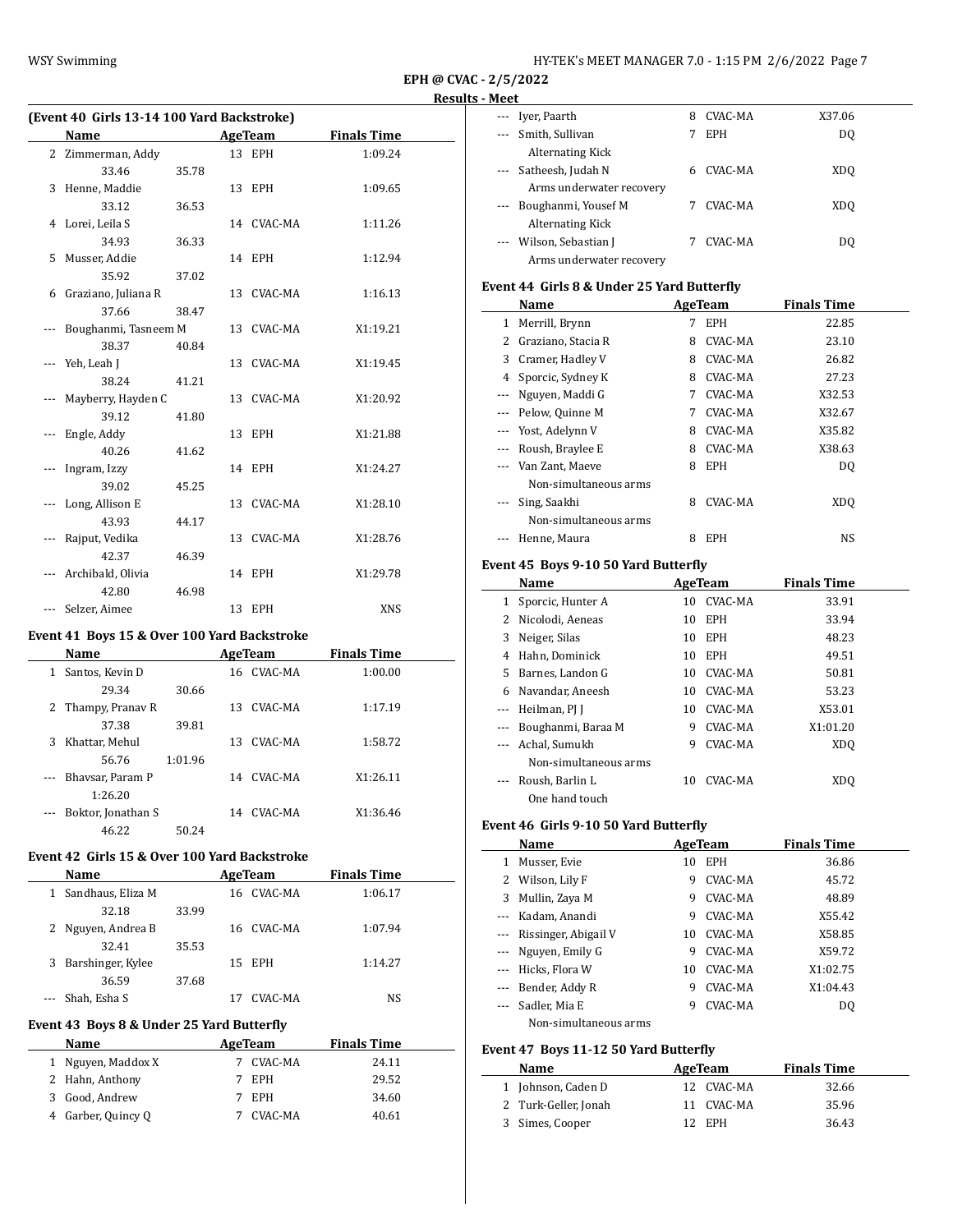### **Results - Meet**

 $\overline{\phantom{0}}$ 

| (Event 47 Boys 11-12 50 Yard Butterfly) |                         |    |            |                    |  |  |  |
|-----------------------------------------|-------------------------|----|------------|--------------------|--|--|--|
|                                         | Name                    |    | AgeTeam    | <b>Finals Time</b> |  |  |  |
| 4                                       | Talasila, Sathvik       |    | 11 CVAC-MA | 39.83              |  |  |  |
| 5                                       | Miller, Soren           |    | 12 EPH     | 42.85              |  |  |  |
| 6                                       | Tolstoy, Eugene         | 11 | <b>EPH</b> | 50.93              |  |  |  |
|                                         | Kwon, Philip            |    | 12 CVAC-MA | X35.77             |  |  |  |
|                                         | Albert, Zane W          |    | 11 CVAC-MA | X39.24             |  |  |  |
|                                         | --- Joshi, Satvik       |    | 12 CVAC-MA | X45.18             |  |  |  |
| ---                                     | Kurpad, Samarth         | 11 | CVAC-MA    | X50.41             |  |  |  |
|                                         | Smith, Elliot           | 11 | <b>EPH</b> | X59.89             |  |  |  |
| $\frac{1}{2}$                           | Gowda, Sanketh          | 11 | CVAC-MA    | XDO                |  |  |  |
|                                         | <b>Alternating Kick</b> |    |            |                    |  |  |  |

## **Event 48 Girls 11-12 50 Yard Butterfly**

|              | Name                   |    | AgeTeam    | <b>Finals Time</b> |
|--------------|------------------------|----|------------|--------------------|
| $\mathbf{1}$ | Hahn, Sophia           |    | 12 EPH     | 31.89              |
| 2            | Nguyen, Sofie L        |    | 12 CVAC-MA | 32.02              |
| 3            | Boland, Brooke M       | 11 | CVAC-MA    | 33.60              |
| 4            | Kahlenborn, Mary Ann A |    | 12 CVAC-MA | 35.09              |
| 5.           | Bender, Rilee          | 11 | <b>EPH</b> | 35.34              |
| 6            | Bitner, Cam            | 11 | <b>EPH</b> | 35.98              |
|              | --- Cohen, Sophie      | 11 | <b>EPH</b> | X38.63             |
|              | --- Van Zant, Maya     | 11 | <b>EPH</b> | X39.28             |
| ---          | Suryawanshi, Tanyi V   | 11 | CVAC-MA    | X49.32             |
|              | Socks, Ainsley L       | 11 | CVAC-MA    | X56.05             |

### **Event 49 Boys 13-14 100 Yard Butterfly**

|                          | Name                 |       |    | AgeTeam    | <b>Finals Time</b> |
|--------------------------|----------------------|-------|----|------------|--------------------|
|                          | 1 Schweikert, Alex K |       |    | 14 CVAC-MA | 1:02.97            |
|                          | 29.84                | 33.13 |    |            |                    |
| 2                        | Santos, Marco D      |       |    | 13 CVAC-MA | 1:05.48            |
|                          | 31.24                | 34.24 |    |            |                    |
| 3                        | Steach, Bryce        |       |    | 13 EPH     | 1:05.60            |
|                          | 30.55                | 35.05 |    |            |                    |
| 4                        | Garber, Josiah M     |       |    | 14 CVAC-MA | 1:09.81            |
|                          | 30.77                | 39.04 |    |            |                    |
| 5                        | Brooks, Isaiah       |       |    | 14 EPH     | 1:15.81            |
|                          | 32.77                | 43.04 |    |            |                    |
| 6                        | Reading, Dalton      |       |    | 14 EPH     | 1:22.75            |
|                          | 38.60                | 44.15 |    |            |                    |
| $\overline{\phantom{a}}$ | Boland, Wyatt F      |       | 13 | CVAC-MA    | X1:03.84           |
|                          | 29.75                | 34.09 |    |            |                    |
|                          | Castillo, Alec E     |       |    | 14 CVAC-MA | X1:09.09           |
|                          | 31.81                | 37.28 |    |            |                    |
|                          | Lee, Junhee J        |       | 13 | CVAC-MA    | X1:18.95           |
|                          | 36.15                | 42.80 |    |            |                    |

### **Event 50 Girls 13-14 100 Yard Butterfly**

|    | Name               |       |    | AgeTeam    | <b>Finals Time</b> |  |
|----|--------------------|-------|----|------------|--------------------|--|
| 1  | Buckman, Addison Q |       | 13 | CVAC-MA    | 1:02.14            |  |
|    | 28.36              | 33.78 |    |            |                    |  |
|    | 2 Zimmerman, Addy  |       | 13 | <b>EPH</b> | 1:05.70            |  |
|    | 30.06              | 35.64 |    |            |                    |  |
| 3. | Cramer, Aubrey G   |       |    | 14 CVAC-MA | 1:08.21            |  |
|    | 31.62              | 36.59 |    |            |                    |  |
| 4  | Musser, Addie      |       |    | 14 EPH     | 1:19.73            |  |
|    | 36.86              | 42.87 |    |            |                    |  |
| 5. | McMillin, Bryn L   |       | 13 | CVAC-MA    | 1:25.06            |  |
|    | 37.68              | 47.38 |    |            |                    |  |

| 6                                      | Cohen, Joanna        |       |     | 13 EPH  | 1:26.63         |
|----------------------------------------|----------------------|-------|-----|---------|-----------------|
|                                        | 40.57                | 46.06 |     |         |                 |
| $\scriptstyle\cdots\scriptstyle\cdots$ | Rajput, Vedika       |       | 13. | CVAC-MA | X1:30.24        |
|                                        | 39.05                | 51.19 |     |         |                 |
|                                        | --- Hudson, Lauren G |       | 13. | CVAC-MA | X1:46.49        |
|                                        | 51.13                | 55.36 |     |         |                 |
| $\scriptstyle\cdots\scriptstyle\cdots$ | Mayberry, Hayden C   |       | 13  | CVAC-MA | XD <sub>0</sub> |
|                                        | Scissors kick        |       |     |         |                 |
|                                        | 38.63                | 50.25 |     |         |                 |
|                                        |                      |       |     |         |                 |

### **Event 51 Boys 15 & Over 100 Yard Butterfly**

| Name                |       |     | AgeTeam    | <b>Finals Time</b> |  |
|---------------------|-------|-----|------------|--------------------|--|
| Brewer, Owen M<br>1 |       |     | 16 CVAC-MA | 57.33              |  |
| 26.46               | 30.87 |     |            |                    |  |
| 2 Thampy, Pranav R  |       |     | 13 CVAC-MA | 1:17.51            |  |
| 35.49               | 42.02 |     |            |                    |  |
| Manduri, Mohit<br>3 |       | 13. | CVAC-MA    | 1:17.59            |  |
| 35.28               | 42.31 |     |            |                    |  |

## **Event 52 Girls 15 & Over 100 Yard Butterfly**

| <b>Name</b>         |       | AgeTeam    | <b>Finals Time</b> |  |
|---------------------|-------|------------|--------------------|--|
| 1 Nguyen, Andrea B  |       | 16 CVAC-MA | 1:04.39            |  |
| 30.09               | 34.30 |            |                    |  |
| 2 Sandhaus, Eliza M |       | 16 CVAC-MA | 1:05.26            |  |
| 31.15               | 34.11 |            |                    |  |

### **Event 53 Boys 8 & Under 100 Yard IM**

|   | Name                           |         | AgeTeam | <b>Finals Time</b> |  |
|---|--------------------------------|---------|---------|--------------------|--|
| 1 | Cottingham, Grant W            | 8       | CVAC-MA | 1:36.63            |  |
|   | 45.67                          | 50.96   |         |                    |  |
|   | Smith, Sorne T                 | 8       | CVAC-MA | 2:09.70            |  |
|   | 1:00.56                        | 1:09.14 |         |                    |  |
|   | Wilson, Sebastian J            |         | CVAC-MA | DO.                |  |
|   | Non-simultaneous kick - breast |         |         |                    |  |
|   | 1:15.44                        | 1:27.58 |         |                    |  |

#### **Event 54 Girls 8 & Under 100 Yard IM**

|          | Name                         |         |   | AgeTeam    | <b>Finals Time</b> |  |
|----------|------------------------------|---------|---|------------|--------------------|--|
|          | 1 Johnson, Brynn A           |         | 8 | CVAC-MA    | 1:40.25            |  |
|          | 46.38                        | 53.87   |   |            |                    |  |
| 2        | Musser, Brynn                |         | 8 | <b>EPH</b> | 1:51.71            |  |
|          | 51.89                        | 59.82   |   |            |                    |  |
| 3        | Merrill, Brynn               |         | 7 | <b>EPH</b> | 1:55.32            |  |
|          | 52.13                        | 1:03.19 |   |            |                    |  |
|          | Hartye, Evelyn G             |         | 8 | CVAC-MA    | X2:16.91           |  |
| $\cdots$ | Sporcic, Sydney K            |         | 8 | CVAC-MA    | DO.                |  |
|          | One hand touch - breast      |         |   |            |                    |  |
|          | 55.90                        | 1:14.21 |   |            |                    |  |
|          | Sheakley, Caroline           |         | 8 | <b>EPH</b> | DQ                 |  |
|          | One hand touch - breast      |         |   |            |                    |  |
|          | 1:00.92                      | 1:09.41 |   |            |                    |  |
|          | McFarland, Anna S            |         | 7 | CVAC-MA    | DQ                 |  |
|          | Strokes out of sequence - IM |         |   |            |                    |  |
|          | Nguyen, Maddi G              |         | 7 | CVAC-MA    | XD <sub>0</sub>    |  |
|          | Alternating Kick - fly       |         |   |            |                    |  |
|          | 1:04.07                      | 1:10.26 |   |            |                    |  |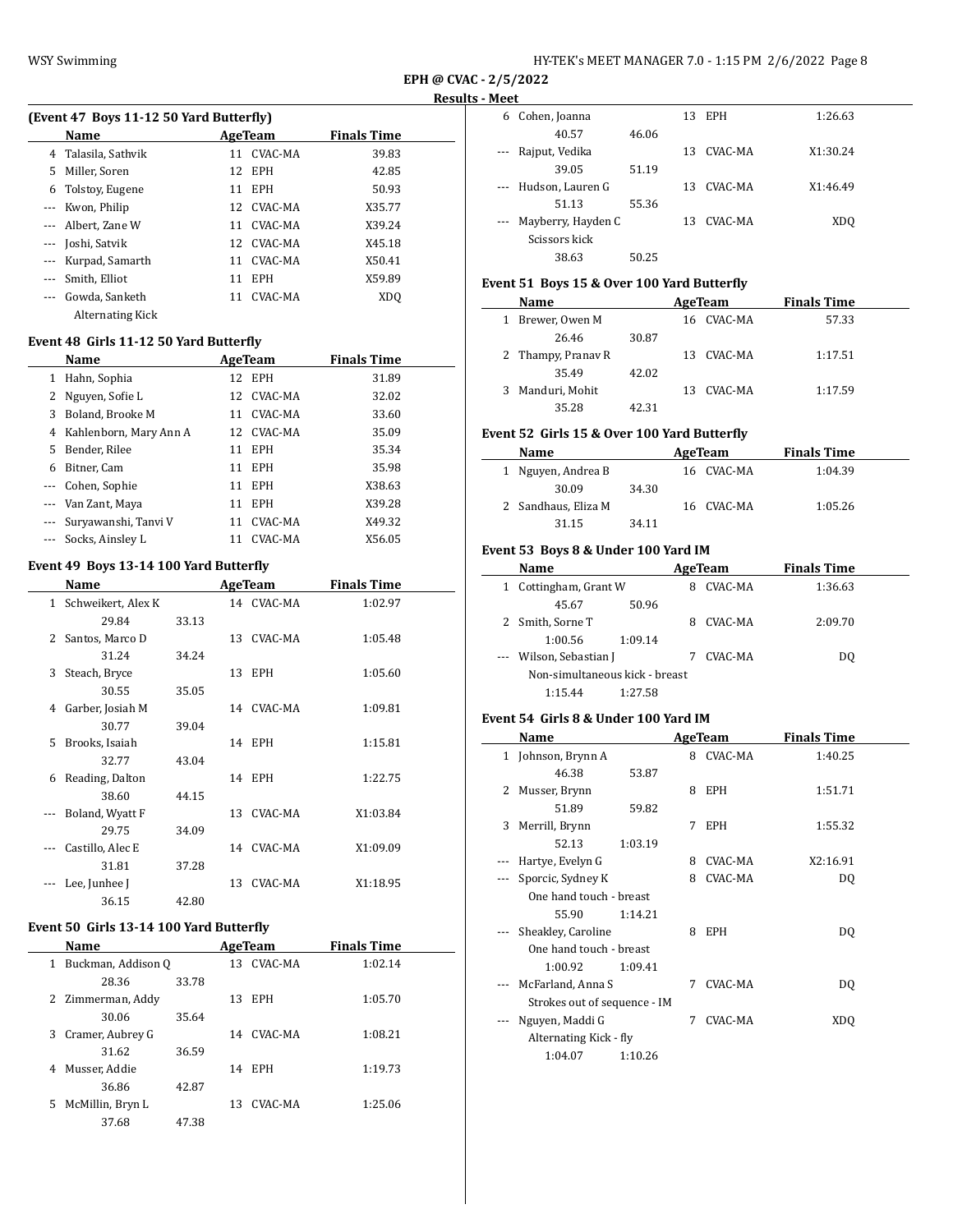$\overline{\phantom{a}}$ 

# **Event 55 Boys 9-10 100 Yard IM Name AgeTeam Finals Time** 1 Sporcic, Hunter A 10 CVAC-MA 1:18.21

|    | 35.35                | 42.86 |    |            |          |
|----|----------------------|-------|----|------------|----------|
| 2  | Nicolodi, Aeneas     |       | 10 | <b>EPH</b> | 1:20.11  |
|    | 35.75                | 44.36 |    |            |          |
| 3. | Gochenour, Rylan J   |       | 10 | CVAC-MA    | 1:35.54  |
|    | 43.09                | 52.45 |    |            |          |
| 4  | Cottingham, Landyn M |       | 10 | CVAC-MA    | 1:41.70  |
|    | 47.14                | 54.56 |    |            |          |
|    | Heilman, PJ J        |       | 10 | CVAC-MA    | X1:41.20 |
|    | 48.88                | 52.32 |    |            |          |

### **Event 56 Girls 9-10 100 Yard IM**

|   | Name                   |         |   | <b>AgeTeam</b> | <b>Finals Time</b> |
|---|------------------------|---------|---|----------------|--------------------|
| 1 | Griest, Stella         |         |   | 10 EPH         | 1:21.33            |
|   | 39.12                  | 42.21   |   |                |                    |
| 2 | Musser, Evie           |         |   | 10 EPH         | 1:26.49            |
|   | 38.25                  | 48.24   |   |                |                    |
| 3 | Sheakley, Mary         |         |   | 10 EPH         | 1:36.05            |
|   | 47.31                  | 48.74   |   |                |                    |
|   | 4 Wilson, Lily F       |         | 9 | CVAC-MA        | 1:43.28            |
|   | 43.15                  | 1:00.13 |   |                |                    |
| 5 | Sadler, Mia E          |         | 9 | CVAC-MA        | 1:49.27            |
|   | 50.53                  | 58.74   |   |                |                    |
| 6 | Lee, Eliana K          |         |   | 10 CVAC-MA     | 1:49.45            |
|   | 54.55                  | 54.90   |   |                |                    |
|   | --- Berkheimer, Ella P |         |   | 9 CVAC-MA      | X1:46.68           |
|   | 52.33                  | 54.35   |   |                |                    |
|   | --- Verma, Sam         |         | 9 | CVAC-MA        | X1:48.61           |
|   | 53.37                  | 55.24   |   |                |                    |
|   | Boughanmi, Israa M     |         | 9 | CVAC-MA        | X1:56.83           |
|   | 55.61                  | 1:01.22 |   |                |                    |
|   | Kadam, Anandi          |         | 9 | CVAC-MA        | X1:56.87           |
|   | 52.88                  | 1:03.99 |   |                |                    |
|   | Albert, Delaney I      |         | 9 | CVAC-MA        | X1:59.04           |
|   | 55.83                  | 1:03.21 |   |                |                    |
|   | Nguyen, Maile T        |         | 9 | CVAC-MA        | <b>XDQ</b>         |
|   | Scissors kick - breast |         |   |                |                    |
|   | 55.45                  | 1:04.71 |   |                |                    |

### **Event 57 Boys 11-12 100 Yard IM**

| Name                  |       |                         |         | <b>Finals Time</b>                                                              |  |
|-----------------------|-------|-------------------------|---------|---------------------------------------------------------------------------------|--|
| Klemunes, Jack A<br>1 |       |                         |         | 1:18.27                                                                         |  |
| 34.16                 | 44.11 |                         |         |                                                                                 |  |
| Simes, Cooper<br>2    |       |                         |         | 1:30.06                                                                         |  |
| 1:30.18               |       |                         |         |                                                                                 |  |
| Miller, Soren         |       |                         |         | 1:31.01                                                                         |  |
| 40.52                 | 50.49 |                         |         |                                                                                 |  |
| Bliss, Branden T      |       |                         |         | 1:36.33                                                                         |  |
| 46.62                 | 49.71 |                         |         |                                                                                 |  |
| Tolstoy, Eugene<br>5. |       |                         |         | 1:39.79                                                                         |  |
| 49.33                 | 50.46 |                         |         |                                                                                 |  |
| Kwon, Philip          |       |                         |         | X1:17.45                                                                        |  |
| 36.40                 | 41.05 |                         |         |                                                                                 |  |
| Singer, Evan J        |       | 11                      | CVAC-MA | DO.                                                                             |  |
|                       |       |                         |         |                                                                                 |  |
| 35.57                 | 42.54 |                         |         |                                                                                 |  |
|                       |       | One hand touch - breast |         | AgeTeam<br>12 CVAC-MA<br>12 EPH<br>12 EPH<br>11 CVAC-MA<br>11 EPH<br>12 CVAC-MA |  |

| Event 58  Girls 11-12 100 Yard IM |                   |       |                  |                    |  |  |
|-----------------------------------|-------------------|-------|------------------|--------------------|--|--|
|                                   | Name              |       | AgeTeam          | <b>Finals Time</b> |  |  |
| 1                                 | Graziano, Nessa R |       | 12 CVAC-MA       | 1:13.48            |  |  |
|                                   | 33.50             | 39.98 |                  |                    |  |  |
| 2                                 | Erhard, Holden E  |       | 12 CVAC-MA       | 1:15.63            |  |  |
|                                   | 33.70             | 41.93 |                  |                    |  |  |
| 3                                 | Laws, Nadine      |       | CVAC-MA<br>11    | 1:19.84            |  |  |
|                                   | 38.17             | 41.67 |                  |                    |  |  |
| 4                                 | Scheirer, Hailey  |       | <b>EPH</b><br>11 | 1:21.29            |  |  |
|                                   | 37.50             | 43.79 |                  |                    |  |  |
| 5.                                | Hahn, Sophia      |       | 12 EPH           | 1:21.96            |  |  |
|                                   | 34.80             | 47.16 |                  |                    |  |  |
| 6                                 | Bitner, Cam       |       | <b>EPH</b><br>11 | 1:23.65            |  |  |
|                                   | 37.37             | 46.28 |                  |                    |  |  |
|                                   | LaForme, Amelia C |       | CVAC-MA<br>11    | X1:26.37           |  |  |
|                                   | 39.01             | 47.36 |                  |                    |  |  |

## **Event 59 Boys 13-14 200 Yard IM**

|   | Name                          |       |    | AgeTeam    | <b>Finals Time</b> |
|---|-------------------------------|-------|----|------------|--------------------|
| 1 | Groh, Bode I                  |       |    | 14 CVAC-MA | 2:09.42            |
|   | 27.18                         | 35.28 |    | 37.76      | 29.20              |
| 2 | Garber, Timmy J               |       | 13 | CVAC-MA    | 2:14.67            |
|   | 28.28                         | 35.89 |    | 39.47      | 31.03              |
| 3 | Simes, Camryn                 |       |    | 14 EPH     | 2:21.03            |
|   | 28.57                         | 35.54 |    | 43.04      | 33.88              |
| 4 | Satheesh, Jaden D             |       |    | 14 CVAC-MA | 2:24.85            |
|   | 32.60                         | 36.69 |    | 42.72      | 32.84              |
|   | Derr, Greyden T               |       |    | 14 CVAC-MA | X2:31.93           |
|   | 29.43                         | 38.52 |    | 50.42      | 33.56              |
|   | Shea, Alastair                |       | 13 | EPH        | DQ                 |
|   | Did not finish on back - back |       |    |            |                    |
|   | 38.22                         | 51.67 |    | 54.16      | 41.19              |
|   | Burkholder, Carter            |       | 14 | EPH        | DQ                 |
|   | One hand touch - fly          |       |    |            |                    |
|   | 33.77                         | 37.76 |    | 44.28      | 33.32              |
|   |                               |       |    |            |                    |

### **Event 60 Girls 13-14 200 Yard IM**

|    | Name                |       |    | <b>AgeTeam</b> |       | <b>Finals Time</b> |  |
|----|---------------------|-------|----|----------------|-------|--------------------|--|
| 1  | Van Zant. Melia     |       | 14 | <b>EPH</b>     |       | 2:38.73            |  |
|    | 33.44               | 41.86 |    | 45.82          | 37.61 |                    |  |
| 2  | Graziano, Juliana R |       | 13 | CVAC-MA        |       | 2:42.68            |  |
|    | 35.63               | 42.61 |    | 47.32          | 37.12 |                    |  |
| 3  | Kasbari, Leila A    |       | 14 | CVAC-MA        |       | 2:45.16            |  |
|    | 34.53               | 41.51 |    | 50.37          | 38.75 |                    |  |
| 4  | Griest, Izzy        |       | 14 | <b>EPH</b>     |       | 2:46.77            |  |
|    | 36.31               | 41.34 |    | 51.01          | 38.11 |                    |  |
| 5. | Nailor, Joleigh M   |       | 14 | CVAC-MA        |       | 2:54.82            |  |
|    | 37.48               | 42.60 |    | 54.15          | 40.59 |                    |  |
|    | Selzer, Aimee       |       | 13 | <b>EPH</b>     |       | <b>NS</b>          |  |

### **Event 61 Boys 15 & Over 200 Yard IM**

|   | Name                   |       |    | AgeTeam    |       | <b>Finals Time</b> |  |
|---|------------------------|-------|----|------------|-------|--------------------|--|
| 1 | Manduri, Manoj         |       |    | 16 CVAC-MA |       | 2:30.95            |  |
|   | 30.86                  | 39.51 |    | 46.92      | 33.66 |                    |  |
|   | 2 Rombauer, Marshall I |       |    | 16 CVAC-MA |       | 2:31.18            |  |
|   | 31.46                  | 38.41 |    | 48.61      | 32.70 |                    |  |
|   | 3 Srivastava, Eshan    |       | 13 | CVAC-MA    |       | 3:37.21            |  |
|   | 52.51                  | 52.34 |    | 1:01.53    | 50.83 |                    |  |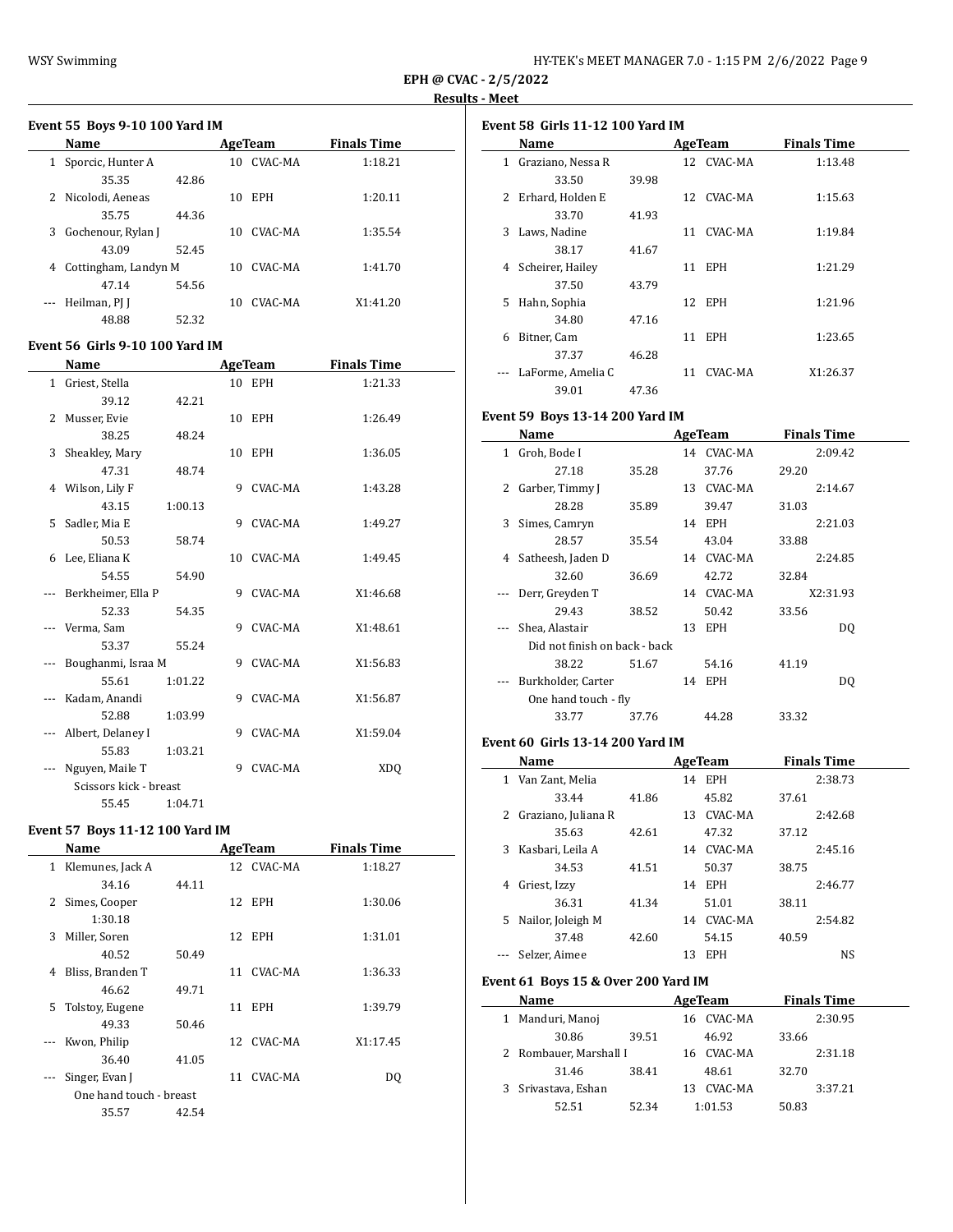|   |                                                   |                      |                        |                           | Rest |
|---|---------------------------------------------------|----------------------|------------------------|---------------------------|------|
|   | (Event 61 Boys 15 & Over 200 Yard IM)             |                      |                        |                           |      |
|   | Name                                              |                      | <b>AgeTeam</b>         | <b>Finals Time</b>        |      |
|   | --- Bhavsar, Param P                              |                      | 14 CVAC-MA             | X2:59.72                  |      |
|   | 39.39                                             | 47.84                | 52.69                  | 39.80                     |      |
|   | Event 62 Girls 15 & Over 200 Yard IM              |                      |                        |                           |      |
|   | Name                                              |                      | <b>AgeTeam</b>         | <b>Finals Time</b>        |      |
|   | 1 Broadbent, Laney M                              |                      | 15 CVAC-MA             | 2:31.39                   |      |
|   | 31.98                                             | 39.88                | 45.67                  | 33.86                     |      |
|   | 2 Cornfield, Keira A                              |                      | 15 CVAC-MA             | 2:41.58                   |      |
|   | 33.58                                             | 37.38                | 52.30                  | 38.32                     |      |
|   | Event 63 Boys 8 & Under 100 Yard Freestyle Relay  |                      |                        |                           |      |
|   | Team                                              |                      | Relay                  | <b>Finals Time</b>        |      |
|   | 1 CVAC-MA                                         |                      | A                      | 1:18.48                   |      |
|   | 1) Nguyen, Maddox X7                              | 2) Chandan, Aadhya 8 |                        |                           |      |
|   | 3) Smith, Sorne T 8                               |                      |                        | 4) Cottingham, Grant W 8  |      |
|   | 39.80                                             | 38.68                |                        |                           |      |
| 2 | EPH                                               |                      | A                      | 1:36.58                   |      |
|   | 1) Hahn, Anthony 7                                |                      | 2) Good, Andrew 7      |                           |      |
|   | 3) Vechar, James 7                                |                      | 4) Archibald, Declan 7 |                           |      |
|   | 44.22                                             | 52.36                |                        |                           |      |
|   | 3 CVAC-MA                                         |                      | B                      | 1:40.56                   |      |
|   | 1) Wilson, Sebastian J 7                          |                      | 2) Socks, Brendan A 8  |                           |      |
|   | 3) Dishner, Parker H 8                            |                      |                        | 4) Villamar, Leonardo L 7 |      |
|   | 50.07                                             | 50.49                |                        |                           |      |
|   | 4 CVAC-MA                                         |                      | $\mathsf{C}$           | x1:45.88                  |      |
|   | 1) Bommana, Jayan R 8                             |                      | 2) Svirbly, Gus A 6    |                           |      |
|   | 3) Iyer, Paarth 8                                 |                      | 4) Garber, Quincy Q 7  |                           |      |
|   | 52.44                                             | 53.44                |                        |                           |      |
|   | CVAC-MA                                           |                      | D                      | X1:59.56                  |      |
|   | 1) Boughanmi, Yousef M 7                          |                      | 2) Satheesh, Judah N 6 |                           |      |
|   | 3) Singer, Aaron M 8                              |                      | 4) Hartye, Nicolas R 6 |                           |      |
|   | 1:07.61                                           | 51.95                |                        |                           |      |
|   | Event 64 Girls 8 & Under 100 Yard Freestyle Relay |                      |                        |                           |      |
|   | Team                                              |                      | Relay                  | <b>Finals Time</b>        |      |
|   |                                                   |                      |                        |                           |      |

|              | .ca                     |         | $\cdots$           |                           |
|--------------|-------------------------|---------|--------------------|---------------------------|
| $\mathbf{1}$ | CVAC-MA                 |         | A                  | 1:20.76                   |
|              | 1) Graziano, Stacia R 8 |         |                    | 2) McFarland, Anna S 7    |
|              | 3) Sporcic, Sydney K 8  |         |                    | 4) Johnson, Brynn A 8     |
|              | 49.77                   | 30.99   |                    |                           |
| 2            | <b>EPH</b>              |         | A                  | 1:29.05                   |
|              | 1) Merrill, Brynn 7     |         |                    | 2) Nicolodi, Apsley 6     |
|              | 3) Musser, Brynn 8      |         |                    | 4) Van Zant, Maeve 8      |
|              | 53.59                   | 35.46   |                    |                           |
| 3            | CVAC-MA                 |         | B                  | 1:36.77                   |
|              | 1) Hartye, Evelyn G 8   |         |                    | 2) Cottingham, Sydney S 6 |
|              | 3) Cramer, Hadley V 8   |         |                    | 4) Berkheimer, Mia P 6    |
|              | 53.57                   | 43.20   |                    |                           |
| 4            | CVAC-MA                 |         | C                  | x1:39.14                  |
|              | 1) Cramer, Delaney C 8  |         |                    | 2) Pelow, Quinne M 7      |
|              | 3) Yost, Adelynn V 8    |         |                    | 4) Nguyen, Maddi G 7      |
|              | 47.81                   | 51.33   |                    |                           |
| 5            | <b>EPH</b>              |         | B                  | 2:05.17                   |
|              | 1) Sheakley, Caroline 8 |         |                    | 2) Sheakley, Anneliese 6  |
|              | 3) Vechar, Ava 8        |         | 4) Gorman, Grace 7 |                           |
|              | 1:01.96                 | 1:03.21 |                    |                           |
|              |                         |         |                    |                           |

--- CVAC-MA D X1:45.78 1) Dishner, Reese R 7 2) Sing, Saakhi 8 59.33 46.45

3) Roush, Braylee E 8 4) Iskandar, Catherine M 8

## **Event 65 Boys 9-10 200 Yard Freestyle Relay**

|    | Team                       |       | Relay                    | Finals Time |
|----|----------------------------|-------|--------------------------|-------------|
| 1. | CVAC-MA                    |       | A                        | 2:19.81     |
|    | 1) Getz, Ryder E 10        |       | 2) Gochenour, Rylan J 10 |             |
|    | 3) Cottingham, Landyn M 10 |       | 4) Sporcic, Hunter A 10  |             |
|    | 35.19                      | 35.23 | 37.43                    | 31.96       |
|    | 2 CVAC-MA                  |       | B                        | 2:34.79     |
|    | 1) Heilman, $PI$ J $10$    |       | 2) Navandar, Aneesh 10   |             |
|    | 3) Barnes, Landon G 10     |       | 4) Gundurao, Krishna 10  |             |
|    | 37.44                      | 43.96 | 37.99                    | 35.40       |
| 3  | EPH.                       |       | A                        | 2:37.00     |
|    | 1) Nicolodi, Aeneas 10     |       | 2) Lindsay, Keagan 9     |             |
|    | 3) Neiger, Silas 10        |       | 4) Hahn, Dominick 10     |             |
|    | 31.79                      | 42.89 | 44.32                    | 38.00       |
|    | CVAC-MA                    |       | C                        | DQ          |
|    | False start                |       |                          |             |
|    | 1) Achal, Sumukh 9         |       | 2) Roush, Barlin L 10    |             |
|    | 3) Pelow, Kai G 9          |       | 4) Boughanmi, Baraa M 9  |             |
|    | 45.03                      | 53.30 | 50.88                    | 39.16       |
|    |                            |       |                          |             |

# **Event 66 Girls 9-10 200 Yard Freestyle Relay**

|                | Team                    |       | Relay                   | <b>Finals Time</b> |
|----------------|-------------------------|-------|-------------------------|--------------------|
| 1              | <b>EPH</b>              |       | A                       | 2:19.00            |
|                | 1) Musser, Evie 10      |       | 2) Sheakley, Mary 10    |                    |
|                | 3) Adair, Aiden 9       |       | 4) Griest, Stella 10    |                    |
|                | 34.83                   | 35.93 | 37.91                   | 30.33              |
| $\overline{2}$ | CVAC-MA                 |       | A                       | 2:26.36            |
|                | 1) Berkheimer, Ella P 9 |       | 2) Wilson, Lily F 9     |                    |
|                | 3) Lee, Eliana K 10     |       | 4) Buhrman, Ava L 10    |                    |
|                | 43.40                   | 36.14 | 39.08                   | 27.74              |
| 3              | CVAC-MA                 |       | C                       | 2:55.87            |
|                | 1) Kadam, Anandi 9      |       | 2) Verma, Sam 9         |                    |
|                | 3) Wilmert, Emma J 10   |       | 4) Jurcik, Callie A 10  |                    |
|                | 45.55                   | 42.35 | 46.78                   | 41.19              |
|                | CVAC-MA                 |       | B                       | DQ                 |
|                | False start             |       |                         |                    |
|                | 1) Bender, Addy R 9     |       | 2) Boughanmi, Israa M 9 |                    |
|                | 3) Albert, Delaney I 9  |       | 4) Sadler, Mia E 9      |                    |
|                | 43.69                   | 45.94 | 50.50                   | 37.30              |

## **Event 67 Boys 11-12 200 Yard Medley Relay**

 $\overline{a}$ 

|    | Team                     |       | Relay                     | <b>Finals Time</b> |
|----|--------------------------|-------|---------------------------|--------------------|
| 1. | CVAC-MA                  |       | B                         | 2:30.45            |
|    | 1) Joshi, Satvik 12      |       | 2) Singer, Evan [11]      |                    |
|    | 3) Turk-Geller, Jonah 11 |       | 4) Talasila, Sathvik 11   |                    |
|    | 39.49                    | 42.58 | 35.14                     | 33.24              |
| 2. | CVAC-MA                  |       | C                         | 2:41.16            |
|    | 1) Gowda, Sanketh 11     |       | 2) Mayberry, Greyson D 11 |                    |
|    | 3) Butt, Quinn S 11      |       | 4) Albert, Zane W 11      |                    |
|    | 39.86                    | 46.40 | 40.60                     | 34.30              |
| 3  | <b>EPH</b>               |       | А                         | 2:52.12            |
|    | 1) Cintron, Marcel 11    |       | 2) Tolstoy, Eugene 11     |                    |
|    | 3) Simes, Cooper 12      |       | 4) Smith, Elliot 11       |                    |
|    | 45.08                    | 47.35 | 37.64                     | 42.05              |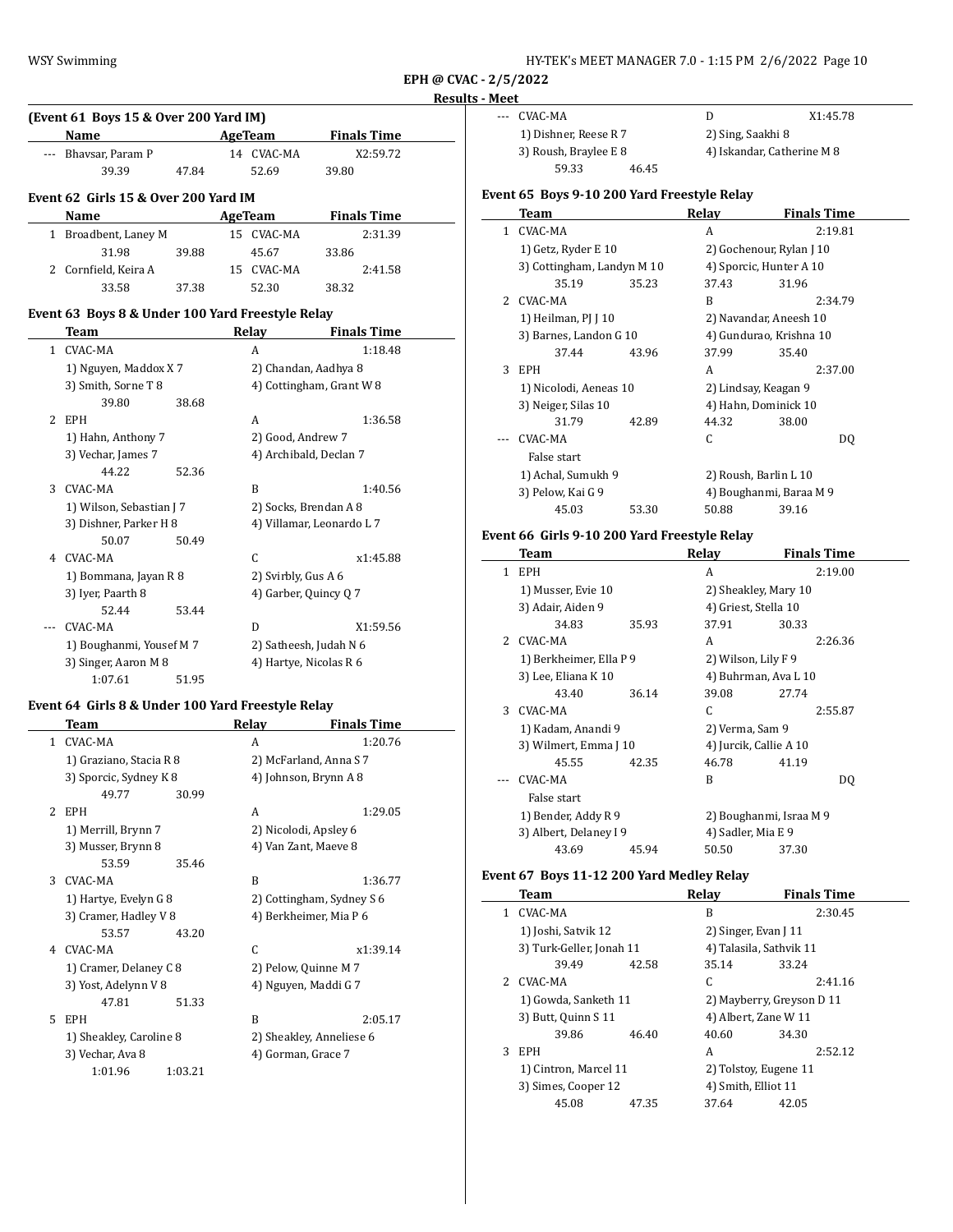l.

**EPH @ CVAC - 2/5/2022 Results - Meet**

# **(Event 67 Boys 11-12 200 Yard Medley Relay)**

|   | Team                   |       | Relay                   | <b>Finals Time</b>     |  |
|---|------------------------|-------|-------------------------|------------------------|--|
| 4 | EPH                    |       | B                       | 3:04.86                |  |
|   | 1) Gruber, Austin 12   |       | 2) Shaffer, Cody 11     |                        |  |
|   | 3) Miller, Soren 12    |       | 4) Miguel, Sean 12      |                        |  |
|   | 46.59                  | 52.14 | 39.43                   | 46.70                  |  |
|   | CVAC-MA                |       | D                       | X2:58.91               |  |
|   | 1) Kurpad, Samarth 11  |       | 2) Makki, Ram S 12      |                        |  |
|   | 3) Bliss, Branden T 11 |       | 4) Thangavel, Tharun 12 |                        |  |
|   | 49.70                  | 43.83 | 47.59                   | 37.79                  |  |
|   | CVAC-MA                |       | A                       | DO.                    |  |
|   | False start - Misc     |       |                         |                        |  |
|   | 1) Lorei, Cameron L 12 |       |                         | 2) Johnson, Caden D 12 |  |
|   | 3) Klemunes, Jack A 12 |       | 4) Kwon, Philip 12      |                        |  |
|   | 32.24                  | 37.66 | 33.43                   | 28.66                  |  |

## **Event 68 Girls 11-12 200 Yard Medley Relay**

|    | Team                        |       | Relay                   | <b>Finals Time</b>           |
|----|-----------------------------|-------|-------------------------|------------------------------|
| 1  | CVAC-MA                     |       | B                       | 2:11.18                      |
|    | 1) Graziano, Nessa R 12     |       | 2) Laws, Nadine 11      |                              |
|    | 3) Nguyen, Sofie L 12       |       | 4) Erhard, Holden E 12  |                              |
|    | 32.65                       | 37.62 | 33.07                   | 27.84                        |
|    | 2 CVAC-MA                   |       | A                       | 2:17.39                      |
|    | 1) Boland, Brooke M 11      |       |                         | 2) Kahlenborn, Mary Ann A 12 |
|    | 3) Dwyer, Petra R 12        |       | 4) LaForme, Amelia C 11 |                              |
|    | 33.53                       | 39.84 | 31.50                   | 32.52                        |
| 3  | <b>EPH</b>                  |       | A                       | 2:20.13                      |
|    | 1) Archibald, Susan 12      |       | 2) Weaver, Reece 12     |                              |
|    | 3) Hahn, Sophia 12          |       | 4) Witmer, Maddie 12    |                              |
|    | 34.37                       | 41.28 | 33.99                   | 30.49                        |
| 4  | EPH                         |       | R                       | 2:33.92                      |
|    | 1) Bitner, Cam 11           |       | 2) Cohen, Sophie 11     |                              |
|    | 3) Bender, Rilee 11         |       | 4) Scheirer, Hailey 11  |                              |
|    | 40.13                       | 45.84 | 36.66                   | 31.29                        |
| 5. | CVAC-MA                     |       | C                       | x2:40.53                     |
|    | 1) Schweikert, Elizabeth 12 |       | 2) Conway, Presley M 12 |                              |
|    | 3) Rothman, Cece T 11       |       | 4) Sweeney, Nicole 12   |                              |
|    | 45.86                       | 45.53 | 35.34                   | 33.80                        |

## **Event 69 Boys 13-14 200 Yard Medley Relay**

|   | Team                     |       | Relay                    | <b>Finals Time</b> |
|---|--------------------------|-------|--------------------------|--------------------|
| 1 | CVAC-MA                  |       | A                        | 1:53.79            |
|   | 1) Santos, Marco D 13    |       | 2) Garber, Timmy J 13    |                    |
|   | 3) Schweikert, Alex K 14 |       | 4) Garber, Josiah M 14   |                    |
|   | 29.52                    | 32.45 | 27.19                    | 24.63              |
|   | 2 CVAC-MA                |       | B                        | 1:55.86            |
|   | 1) Boland, Wyatt F 13    |       | 2) Turk-Geller, Brady 14 |                    |
|   | 3) Derr, Greyden T 14    |       | 4) LaForme, Graham H 13  |                    |
|   | 29.06                    | 34.10 | 26.64                    | 26.06              |
| 3 | <b>EPH</b>               |       | A                        | 2:03.60            |
|   | 1) Steach, Bryce 13      |       | 2) Reading, Dalton 14    |                    |
|   | 3) Simes, Camryn 14      |       | 4) Burkholder, Carter 14 |                    |
|   | 31.15                    | 38.75 | 27.49                    | 26.21              |
| 4 | <b>EPH</b>               |       | B                        | 2:23.61            |
|   | 1) Schneider, Ian 14     |       | 2) Shea, Alastair 13     |                    |
|   | 3) Brooks, Isaiah 14     |       | 4) Neifert, Leonidas 13  |                    |
|   | 32.52                    | 43.99 | 32.28                    | 34.82              |
|   |                          |       |                          |                    |

# **Event 70 Girls 13-14 200 Yard Medley Relay**

|              | vent / 0  an 13 15 17 200  iai u Medicy Kelay |       |                    |                          |  |  |  |
|--------------|-----------------------------------------------|-------|--------------------|--------------------------|--|--|--|
|              | Team                                          |       | Relay              | <b>Finals Time</b>       |  |  |  |
| $\mathbf{1}$ | <b>EPH</b>                                    |       | A                  | 2:03.06                  |  |  |  |
|              | 1) Henne, Maddie 13                           |       |                    | 2) Van Zant, Melia 14    |  |  |  |
|              | 3) Zimmerman, Addy 13                         |       | 4) Griest, Izzy 14 |                          |  |  |  |
|              | 31.50                                         | 35.39 | 28.67              | 27.50                    |  |  |  |
| 2            | CVAC-MA                                       |       | A                  | 2:06.90                  |  |  |  |
|              | 1) Cramer, Aubrey G 14                        |       |                    | 2) Boone, Mattie G 14    |  |  |  |
|              | 3) Kasbari, Leila A 14                        |       |                    | 4) Boone, Mary E 14      |  |  |  |
|              | 32.85                                         | 35.43 | 33.02              | 25.60                    |  |  |  |
| 3            | CVAC-MA                                       |       | B                  | 2:06.97                  |  |  |  |
|              | 1) Hancock, Caroline R 14                     |       |                    | 2) Ghosh, Kaya G 13      |  |  |  |
|              | 3) Graziano, Juliana R 13                     |       |                    | 4) Buckman, Addison Q 13 |  |  |  |
|              | 31.73                                         | 36.94 | 33.80              | 24.50                    |  |  |  |
| 4            | CVAC-MA                                       |       | C.                 | x2:21.52                 |  |  |  |
|              | 1) Nailor, Joleigh M 14                       |       | 2) Yeh, Leah J 13  |                          |  |  |  |
|              | 3) McMillin, Bryn L 13                        |       |                    | 4) Rajput, Vedika 13     |  |  |  |
|              | 36.74                                         | 38.63 | 35.24              | 30.91                    |  |  |  |
| 5.           | <b>EPH</b>                                    |       | B                  | 2:24.41                  |  |  |  |
|              | 1) Cohen, Joanna 13<br>3) Musser, Addie 14    |       |                    | 2) Archibald, Olivia 14  |  |  |  |
|              |                                               |       | 4) Ingram, Izzy 14 |                          |  |  |  |
|              | 32.82                                         | 42.91 | 38.37              | 30.31                    |  |  |  |
|              | CVAC-MA                                       |       | D                  | X2:34.81                 |  |  |  |
|              | 1) Hudson, Lauren G 13                        |       |                    | 2) Long, Allison E 13    |  |  |  |
|              | 3) Boughanmi, Tasneem M 13                    |       |                    | 4) Mayberry, Hayden C 13 |  |  |  |
|              | 44.27                                         | 44.55 | 34.37              | 31.62                    |  |  |  |

# **Event 71 Boys 15 & Over 200 Yard Medley Relay**

|   | Team                     |       | Relay                  | <b>Finals Time</b>         |  |
|---|--------------------------|-------|------------------------|----------------------------|--|
| 1 | CVAC-MA                  |       | A                      | 1:56.61                    |  |
|   | 1) Santos, Kevin D 16    |       |                        | 2) Brewer, Owen M 16       |  |
|   | 3) Wolf, Braeden C 17    |       |                        | 4) Rombauer, Marshall I 16 |  |
|   | 28.14                    | 30.11 | 29.33                  | 29.03                      |  |
|   | 2 CVAC-MA                |       | C                      | 2:13.24                    |  |
|   | 1) Socks, David M 14     |       | 2) Bhaysar, Param P 14 |                            |  |
|   | 3) Lee, Junhee J 13      |       |                        | 4) Staykov, Dylan A 13     |  |
|   | 32.19                    | 42.44 | 31.97                  | 26.64                      |  |
| 3 | CVAC-MA                  |       | B                      | x2:19.56                   |  |
|   | 1) Boktor, Jonathan S 14 |       | 2) Manduri, Mohit 13   |                            |  |
|   | 3) Manduri, Manoj 16     |       |                        | 4) Thampy, Pranav R 13     |  |
|   | 45.48                    | 37.50 | 27.92                  | 28.66                      |  |

# **Event 72 Girls 15 & Over 200 Yard Medley Relay**

| Team                     |       | Relay                     | <b>Finals Time</b> |
|--------------------------|-------|---------------------------|--------------------|
| CVAC-MA                  |       | A                         | 1:59.48            |
| 1) Sandhaus, Eliza M 16  |       | 2) Lyesnykova, Alina V 18 |                    |
| 3) Nguyen, Andrea B 16   |       | 4) Lorei, Leila S 14      |                    |
| 31.21                    | 31.92 | 27.84                     | 28.51              |
| 2 CVAC-MA                |       | B                         | 2:00.13            |
| 1) Cornfield, Keira A 15 |       | 2) Nguyen, Jennifer M 18  |                    |
| 3) Colina, Izelle I 15   |       | 4) Broadbent, Laney M 15  |                    |
| 32.01                    | 33.22 | 28.72                     | 26.18              |

# **Scores - Women**

| Women - Team Rankings - Through Event 72 |     |
|------------------------------------------|-----|
| 1. Cumberland Valley Aquatic Club        | 320 |
| 2. Ephrata Tidal Waves                   | 215 |